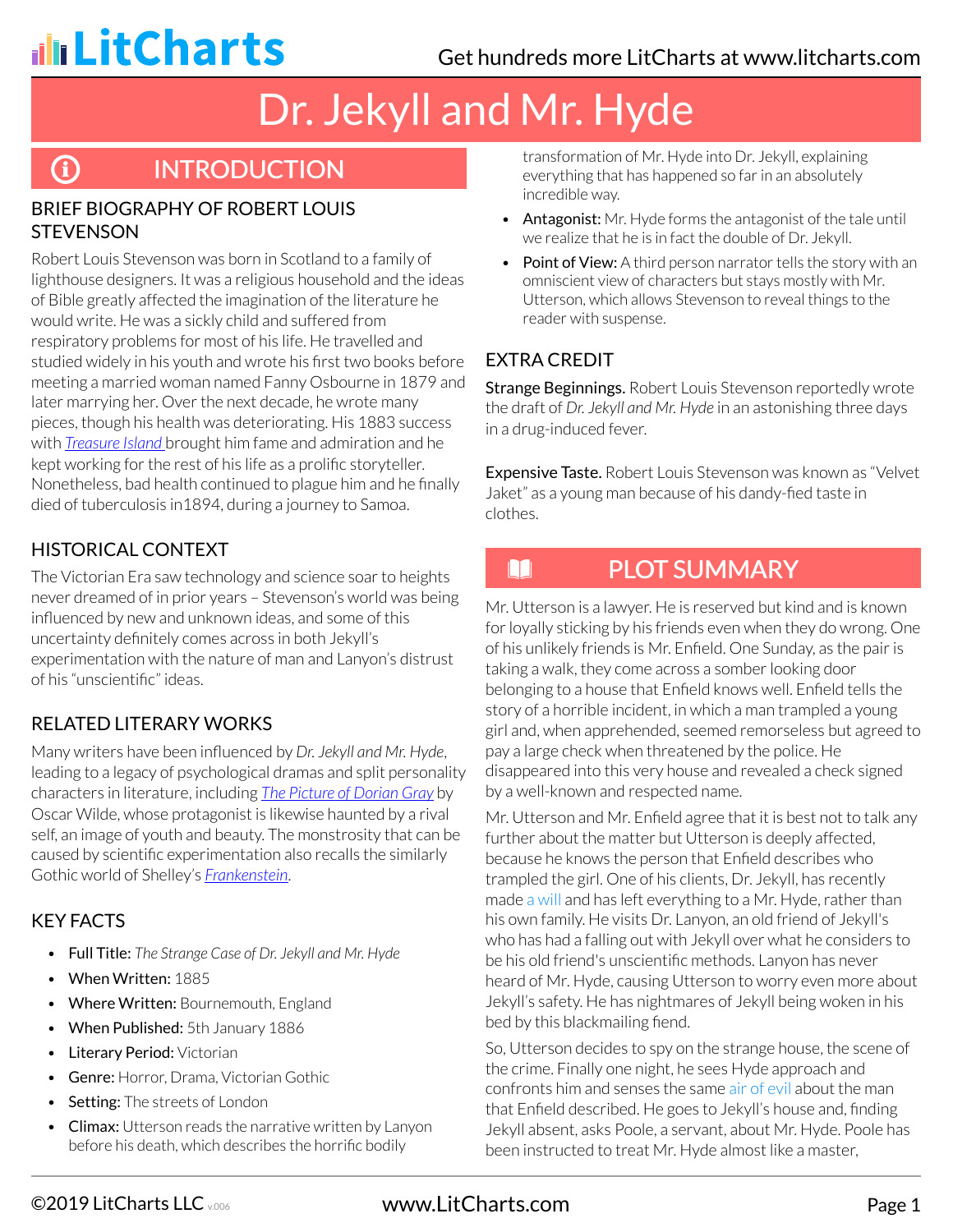continuing Utterson's anxiety. Soon after, at one of Jekyll's customary dinner parties, Utterson stays behind and asks his friend what the matter is, but Jekyll will not confess, he only cryptically says that he can choose to be free of Hyde whenever he likes.

A year passes, and again Hyde is involved in a horrific crime, this time the murder of a respected old man named Sir Danvers Carew. Because Sir Carew was a client of Utterson's, the police come to him, and Utterson takes them to Hyde's address, but they find nothing amiss in his rooms, only a burnt-out end of a checkbook. Utterson visits Jekyll, who claims that he is finally finished with Mr. Hyde; he even shows Utterson a letter from Hyde to the same effect. But when Utterson goes home, and sits with his trusted clerk, a handwriting expert, the letter turns out to be written in Jekyll's own hand instead. This brings back Utterson's suspicions of blackmail.

After the horrific murder of Carew has become public news, Jekyll is back to his old self and regularly entertains his friends. But after two months, Utterson is turned away from Jekyll's door and once again the doctor becomes a recluse. When Utterson goes to ask Dr. Lanyon about it, Lanyon is a changed man – he says he has had a shock that will soon kill him. Though he will not say the nature of what happened between him and Jekyll, Lanyon gives Utterson a letter to read when Jekyll is dead.

Utterson, after a while, pays Jekyll fewer and fewer visits, but one day, when out walking with Enfield, they pass his old lab (which the "somber" door leads into) and decide to go through the yard and say hello at the window. Jekyll greets them but is overtaken by a strange mood and disappears from the window. A few weeks later, Poole visits Utterson in a panic and persuades him to come to the house, where Utterson finds all the servants cowering in fear of their changed master. Jekyll has locked himself away and the voice that comes from his cabinet (the upper room of his laboratory) is not his but Mr. Hyde's. Utterson and Poole, thinking Jekyll has been murdered, break in to the cabinet. They find Hyde's dead body on the floor and some documents, including a letter from Jekyll, saying that it is time for him to reveal the truth.

Utterson takes these documents home to read. First, he reads the narrative given to him by Dr. Lanyon. He explains the shock that has taken his life. He was asked by Jekyll to fetch him a drawer of ingredients from Jekyll's lab for an experiment and to await a visit from a man. This, Lanyon did, very curious now about Jekyll's secret. When the visitor arrived—who from Lanyon's description is clearly Mr. Hyde—he makes a potion and drinks it. His body begins to warp. When this horrific display is done, Dr. Jekyll is standing before Lanyon.

Next, Utterson reads Dr. Jekyll's own confession. Jekyll describes his theory that all human beings have two natural selves, one good and one evil. He has felt this way all his life and has now succeeded in finding a way to separate the two. He

describes from his own point of view all the events that his friends have witnessed. At first, the ability to become Mr. Hyde gives Jekyll a freeing new life in which he can indulge his basest instincts, but soon Mr. Hyde begins to do unspeakable things, such as murder Carew. Jekyll decides to cease transforming into Hyde, but one day, in a park, Jekyll turns into Hyde involuntarily—without taking the potion. That is when he must confess to Lanyon to procure the chemicals he needs to transform back.

Jekyll returns home but again Hyde takes over, now actively resentful of Jekyll, and Jekyll is forced to lock himself in his lab and send Poole out for more chemicals. But the potion has lost its effectiveness and as he writes the last of his confession, he is using the last of the original powders and anticipates turning finally into Mr. Hyde forever. No longer inspired by his belief in a double nature, he believes that this moment will be a complete end to him, and that Hyde will go on as a separate being, left to deal with his new undivided condition.

#### **CHARACTERS** Ŀ

### MAJOR CHARACTERS

Dr. Jekyll - is the old friend of Mr. Utterson and Dr. Lanyon, whose changing behavior causes suspicion all round as to his mental state. He is introduced as a kind, professorial gentleman, but comes under criticism from Lanyon for his "unscientific" ideas. As he seems to become more under the influence of Mr. Hyde, Jekyll's secrecy and seclusion causes his old friends to become detectives. Jekyll communicates through documents, written wills and sealed letters that instruct the reader as they do his friends. In his final confession, he admits to having always had both positive and very dark urges, a duality that he believes is a natural human phenomenon. He is a determined scientist and has secretly dedicated his life to finding out the truth about his own duality and that of the human race, and in so doing discovers a potion that allows him to transform into his "evil" side, Mr. Hyde.

Mr. Hyde – is the other identity of Dr Jekyll, but is first known to us as a separate character. He appears in the gruesome anecdotes of Enfield and the maid, as a horrifically violent gentleman, with little remorse and, most noticeably, a strangely powerful appearance of evil and deformity. As the evil self of Dr. Jekyll, Hyde delights in causing harm to others, with no remorse or conscience. Though Jekyll claims that to be double in this way is a natural part of the human condition, Hyde himself, as only half of that double identity, is an unnatural being.

Mr. Gabriel Utterson - is a lawyer whose perspective the novel follows for most of the story as he tries to uncover the mystery of Dr. Jekyll connection to Mr. Hyde. He is introduced as a kind and reserved man, full of a sense of responsibility for his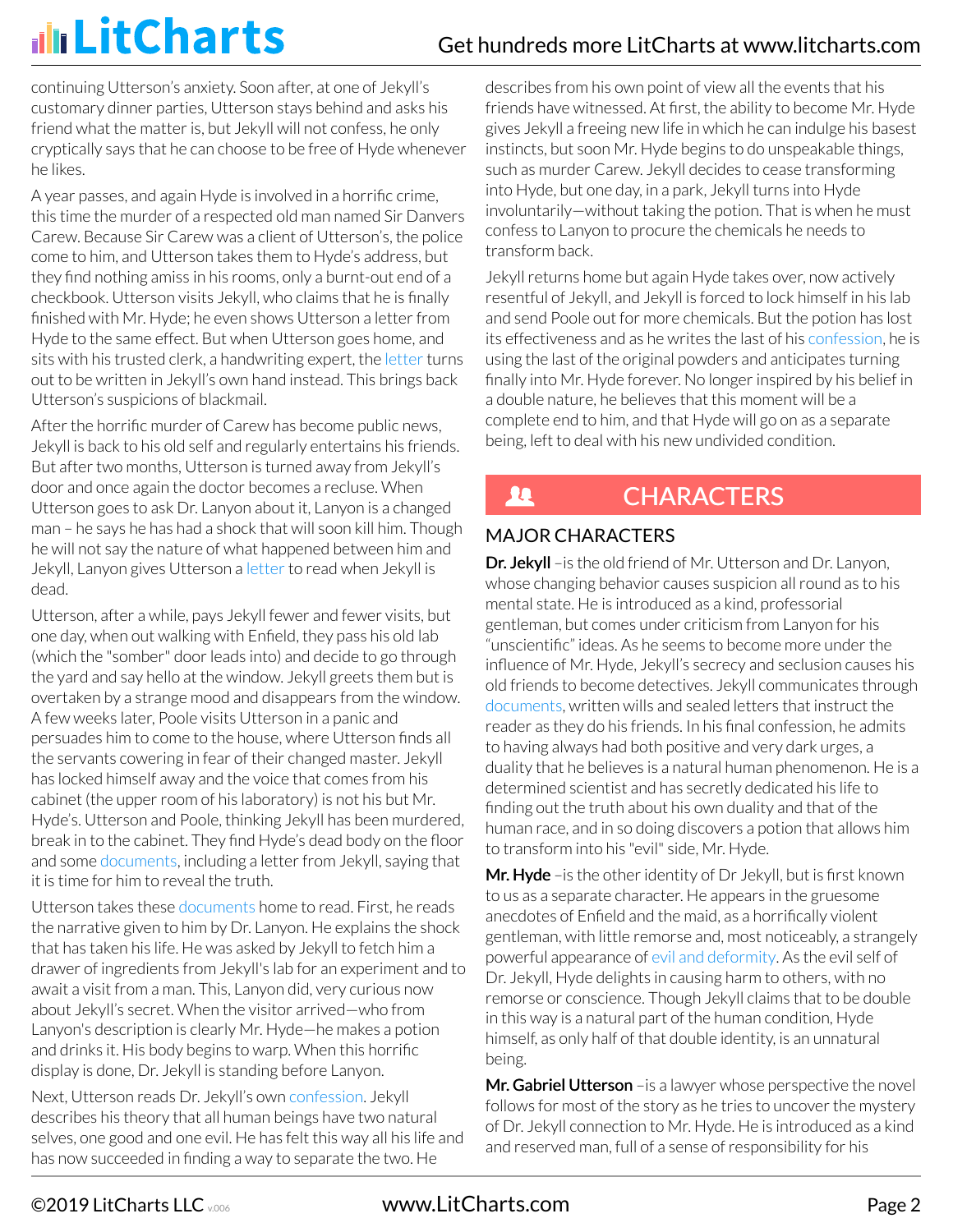friends, but his faith is tested throughout Jekyll's changing state. Utterson's part in the whole affair is as a kind of fly on the wall, and very little of his own life seems to matter for the story.

Dr. Hastie Lanyon – is one of Dr. Jekyll's professional contemporaries and an old friend of both he and Utterson, though at the outset of the story, he is revealed to have qualms with Jekyll's scientific methods, calling them "devilish". Later, we realize that Lanyon's disapproval comes from fear of the new world that Jekyll's ideas threaten to create. Lanyon's shock, at witnessing the "unnatural" transformation of Dr. Jekyll into Mr. Hyde is so extreme, that he dies and passes on the burden of his secret to Utterson.

Mr. Enfield – is a friend of Utterson's, with whom he takes Sunday walks. He is the one who first tells Utterson the story of Mr. Hyde's violence. He is a good example of the secrecy and repression that haunts this society of bachelors – he shies away from telling Utterson his true suspicions.

Poole – is the loyal servant of Dr. Jekyll, who greets visitors at the house and eventually is instrumental in the discovery and confession of his master. His near constant presence and yet his fear and ignorance of what is actually going on show the extent to which Jekyll has concealed his true self and lived a life of secrecy, even in his own home.

### MINOR CHARACTERS

**Sir Danvers Carew** - An elderly, well-respected member of Parliament who is murdered by Mr. Hyde.

 $\odot$ 

# **THEMES**

In LitCharts literature guides, each theme gets its own colorcoded icon. These icons make it easy to track where the themes occur most prominently throughout the work. If you don't have a color printer, you can still use the icons to track themes in black and white.



#### SCIENCE, REASON AND THE SUPERNATURAL

*Dr. Jekyll and Mr. Hyde* creates a tension between the world of reason and science and the world of the supernatural, and seems to suggest the limits of reason in its inability to understand or cope with the supernatural phenomena that take place. Jekyll confesses at the end of the novel that he has been fascinated by the duality of man and has taken to both chemical and mystical methods to try to get to the truth. This inclusion of a spiritual side to Jekyll's philosophy shows his to be a mind unlike those of the lawyers and doctors of his society, who restrict themselves to traditional reason. The result of Jekyll's explorations—Mr. Hyde—is something *beyond* reason, which shocks and overwhelms the sensitive

intellectual dispositions of the other characters and leaves Dr. Jekyll permanently removed from his educated, medical self.

The laboratory is the main setting of the mysterious events in the story, but far from being a place of science and medicine, the lab is deserted and strange, more Gothic than a place of science. In this setting the novel seems to hint at the insufficiency or even obsolescence of science. Jekyll, once a man of science, is leaving all that behind, leaving it unused, as he seeks new, unknown knowledge and truth. Jekyll's goals frighten and disgust the men of science, such as Lanyon, with whom he used to friends. Lanyon, in fact, is so shocked, overwhelmed, and unable to process what Jekyll has done that he dies soon after learning of it. He can't bear the destruction of his stable, rational worldview. Utterson, meanwhile, is also unable to comprehend what is going on between Jekyll and Hyde—he thinks the relationship something criminal but comprehensible, such as blackmail—until the truth is revealed to him.

Hyde is described, quite literally, as being beyond rational description—his most noticeable trait is an unexplainable air of evil or deformity, which can neither be described concretely nor ascribed to any medical cause. This idea of deformity, both of the body and of the mind, fuels the power of the supernatural over the natural. And behind all the action of Jekyll and Hyde in the novel, a fear lurks for all the characters –the threat of madness and the threat of a new world, of new science, new traditions, new disorders that traditional science and reason can't comprehend or deal with.

#### THE DUALITY OF HUMAN NATURE

Dr. Jekyll confesses to Utterson that he has for a long time been fascinated by the duality of his own nature and he believes that this is a condition that

affects all men. His obsession with his own darker side gives the novel its plot but also its profound, psychological implications. Even before the climax of the story in which it is revealed that Hyde and Jekyll are the same person, the duality of their personalities creates a tension between the good, social Jekyll and Hyde who seems to revel in causing harm and mayhem, and it looks like it is Jekyll who will be overtaken somehow by Hyde.

One of the most interesting things about Jekyll's transformation is its psychological aspect. Hyde is portrayed as an evil-looking dwarfed man with a violent temper, while Jekyll is a respected man of science, good-natured and leader of his circle of friends. Not only are these men two halves of the same person, but Jekyll describes them as polar opposites, one good and the other evil. What does it mean, then, that once Hyde exists that he slowly seems to take over, to destroy Jekyll. Is Jekyll's theory of good and evil too neat and clean? Hyde's takeover of Jekyll seems to suggest a less clear-cut explanation, in which the human condition is not in fact double but rather one of repression and dark urges, and that once the repression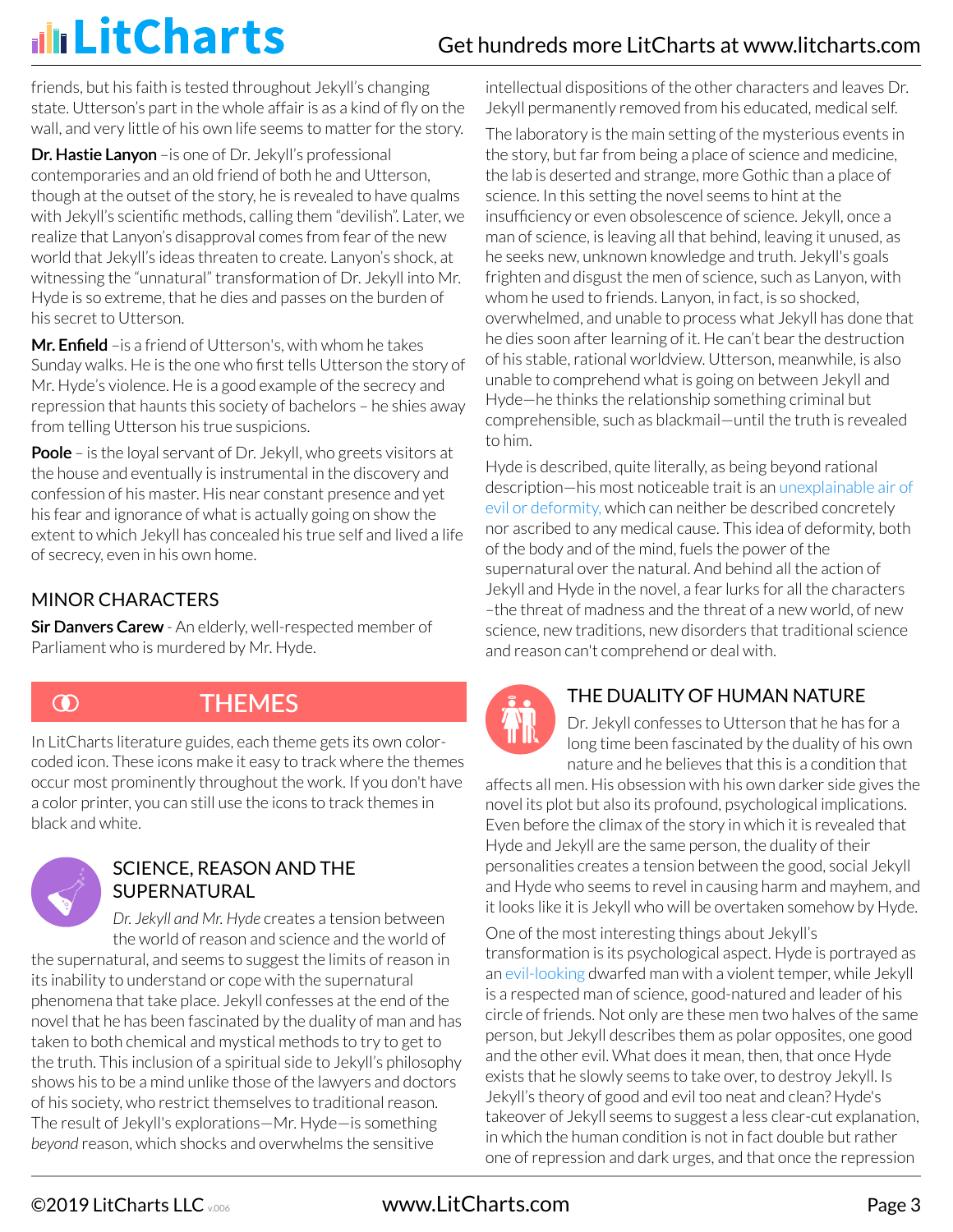of those dark urges eases or breaks it becomes impossible to put back into place, allowing the "true", dark nature of man to emerge.

Jekyll's disorder also reflects on the other characters, and raises the question of just how upright, moral, and governed by reason they truly are. Utterson for example is introduced as a lawyerly, kind man, and seldom seems to stray from that description. But his character is so rigid and unmoving, and even impersonal, that one could imagine he too is strenuously repressing a world of darker urges.



### REPUTATION, SECRECY AND REPRESSION

Much of the suspense associated with the mysteries of the novel are suspenseful solely

because they are deliberately kept secret or repressed by the characters. The novel's secrets come out in spits and spurts. Enfield shares his story with Utterson, but he is only persuaded to share Hyde's name at the end. Utterson, upon hearing Hyde's name, does not reveal that he has heard it before, in Jekyll's will. From that point on, most of the story's revelations are made not through conversation between characters but rather through a sequence of letters and documents, addressed, sealed and enclosed in safes, so that they need to be put together like a puzzle at the end. The dependence on these sheets of paper for the unraveling of the mystery creates a sense of silence and isolation about each character, and leaves the reader not really sure how much we have been allowed in to the intimacies of their minds. Each man seems to be isolated from every other, and there is a sense that this masculine world has been hushed by the need to maintain social reputation. The men avoid gossip, seem almost to avoid speaking completely about anything of substance, and while many of the men describe themselves as friends, their relationships are most defined by the things they keep secret from each other. There are many occasions in which one man will start to talk and then silence himself and keep the remainder, often the most important or personal detail, to himself. The weight of unsaid information is heavy.

Jekyll's actions suggest the possible outcome of such selfrepression. He ultimately feels compelled to find a secret outlet for the urges he cannot share—Mr. Hyde. Through Mr. Hyde, Jekyll believes he can maintain his reputation while enjoying his darker urges, but Hyde's takeover of Jekyll suggests that repression only strengthens that which is repressed, puts it under higher pressure so that it explodes.



### INNOCENCE AND VIOLENCE

Utterson and Enfield's Sunday walk is a comforting, habitual practice of theirs, but as they pass the fateful street with the strange facade jutting out

before them, their quiet is ended. This begins the pattern in the novel of innocence being rudely interrupted by violence. First, the little girl is trampled by Hyde. Then the maid witnesses and is shocked into a faint by Hyde's murder of Carew. The maid also effusively describes the goodness of Hyde's victim, the old man, whose hair glows like a halo.

The innocence of all of the characters, as they learn more about the awful truth of Jekyll's condition, is tarnished. They see Hyde and feel a deep personal hatred for him, suggesting their own dark inner urges. Further, as the secret of Jekyll's split personality is revealed, the theme of innocence and violence becomes more complex, and the characters must face the prospect that the violence and evil that attacks innocence comes not from some outside source, but from within. And it is only tenuously held back.



### BACHELORHOOD AND FRIENDSHIP

Like many stories of Robert Louis Stevenson's era, *Dr. Jekyll and Mr. Hyde* shows a world dominated by men and most of the featured characters are male.

The streets of London, where all this violence takes place, are painted by the writer as a masculine society, particularly full of academic, well-educated men who keep in each other's confidence and entertain a certain level of professional respect. Utterson and Jekyll are old friends, for example, and see each other often socially, but Jekyll also entrusts Utterson with his financial affairs, and so the relationship is both personal and professional. Lanyon and Jekyll are also old friends and dine together, but are first and foremost important to each other as professional rivals.

But though the male oriented society is perhaps not surprising for the time period, all of the main male characters are single bachelors. Traditional family life is unexplored in the book. This gives the personal lives of Utterson, Jekyll and others a lonely, isolated feeling. They live alone. They visit each other and then depart, but even their social calls have something that feels official about them. It is implied that the social constructs for these men, who have to deal with money, law, and science, may be taking them away from the communal traditions of family and friendship, and perhaps even religion, so that these men must relate to each other in a different, distanced way rather than talking face to face.

# $8\!\!\!.8$

# **SYMBOLS**

Symbols appear in blue text throughout the Summary and Analysis sections of this LitChart.



### MIST AND MOONLIGHT

The streets of Utterson's London are obscured by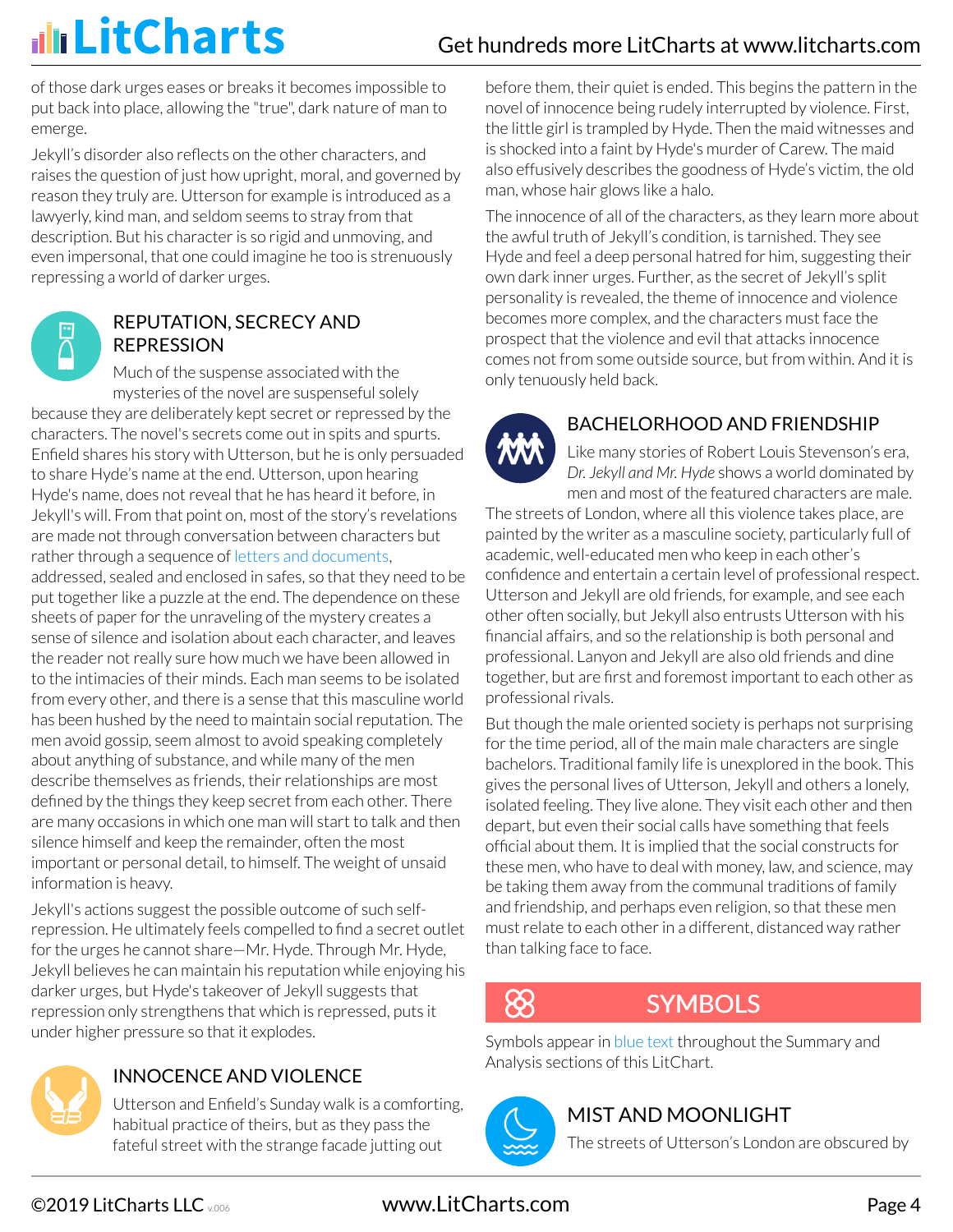the weather, just as the mysteries of Mr. Hyde's crimes and existence, and his relationship with Jekyll, are themselves obscured. The mist makes the layout of the streets hard to follow, and makes the Gothic façade in question in chapter one jut ominously from the others. Effects of light are used to forewarn and indicate the coming on of Jekyll's transformations and Hyde's violence, and the moon sheds an eerie light over the most suspenseful moments.

# THE APPEARANCE OF EVIL

When Mr. Hyde is first described, he is associated with a strange, unnerving sensation, a sensation of evil. Mr. Enfield describes it as a "deformity", but it is not a physical condition – it is something more ethereal and unexplained. This, from the outset, is what marks Hyde as a different kind of being from the other characters, whose professionalism and reserve keep them on the right side of the law. Not only is Hyde again and again associated with this intangible deformity, but it seems also to affect those around him, who feel a kind of instinctive and powerful hatred for Hyde that is beyond their normal limits. For instance, Hyde's housekeeper, an old woman, wears an expression of "odious joy" when she thinks Hyde might be in trouble. Hyde's evil seems to bring out the dark side of others, suggesting the reality of the duality that Jekyll has been trying to prove, that there is evil and good, odious and joyous, in everything.



### LETTERS AND DOCUMENTS

There are many complicated, convoluted interactions between the characters in *Dr. Jekyll and Mr. Hyde*. Confessions, transferals of responsibility, and even the narrative itself are all forms of documentation that create the suspense and mystery of the book. The characters are often sworn to secrecy or are repressing their own disgust or disbelief and therefore tend to put their feelings in writing rather than speaking or revealing details to each other. This creates a web of secret documents that weaves its way between scenes and between characters. The story begins with the lawyer Utterson's fear of the new will of Dr. Jekyll – this document holds power over him and over Jekyll – and the final three documents that Utterson finds left to him from Dr. Jekyll make clear everything that the will obscured. In this way, Stevenson frames the whole novel with items of documentation, and plays with the line between myth and truth.



# **QUOTES**

Note: all page numbers for the quotes below refer to the Signet Classics edition of Dr. Jekyll and Mr. Hyde published in 2012.

### Chapter 1 Quotes

●● "I feel very strongly about putting questions; it partakes too much of the style of the day of judgment. You start a question, and it's like starting a stone. You sit quietly on the top of a hill; and away the stone goes, starting others…"

**Related Characters:** Mr. Enfield (speaker)



**Page Number:** 52

#### **Explanation and Analysis**

In the first chapter of the novel, Mr. Enfield proceeds to tell Mr. Utterson about his impressions of a mysterious, violent man named Mr. Hyde. Enfield has had some limited interactions with Mr. Hyde, but he's very reluctant to talk about them--indeed, he protests to Utterson that to answer questions about Hyde is a "slippery slope." Enfield would prefer to ignore Mr. Hyde and Hyde's violent behavior altogether.

Right away, Stevenson suggests that Enfield and Utterson are repressed and reserved--in short, they're stereotypical Victorian gentlemen. Rather than root out evil and violence in their society, they'd prefer to sweep it under the rug. This theme of repression and secrecy is crucial to the novel, as Stevenson draws an important connection between Dr. Jekyll's own repressed evil and Jekyll's friends' willingness to repress their knowledge of Jekyll's evil. In such a way, Stevenson could be said to criticize the repressive Victorian society that allows evil to survive as long as it's just out of sight.

●● "He is not easy to describe. There is something wrong with his appearance; something displeasing, something downright detestable. I never saw a man I so disliked, and yet I scarce know why. He must be deformed somewhere; he gives a strong feeling of deformity, although I couldn't specify the point."

**Related Characters:** Mr. Enfield (speaker), Mr. Hyde

**Related Themes:**

**Related Symbols:**

**Page Number:** 53

#### **Explanation and Analysis**

Mr. Enfield describes the appearance of Mr. Hyde to his friend Mr. Utterson. Enfield notes that Hyde seems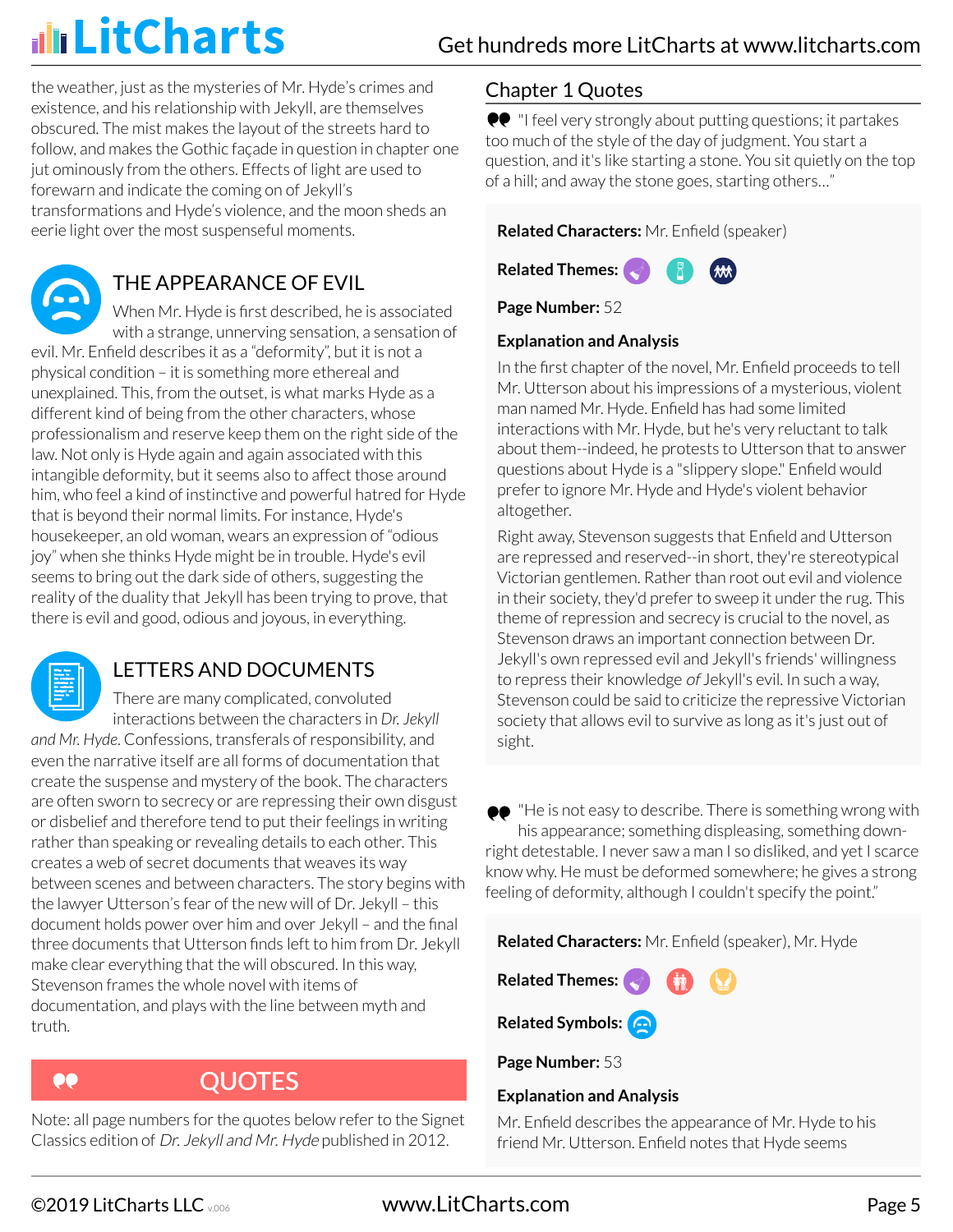hideously ugly, though Enfield can't exactly explain why. Because Mr. Hyde is the embodiment of evil, Mr. Enfield's reaction to Hyde's appearance reflects his attitude toward the abstract concept of evil. Because Enfield is a good, moral man, he naturally rejects Hyde, and just as Enfield finds Hyde ugly without being to specify what, exactly, is ugly about him, Enfield instinctively rejects evil without fully understanding it.

Enfield's observation that Hyde seems "deformed somehow" suggests that evil is a twisted, misshapen version of good. Hyde's deformed appearance could also reflect the fact that at this early stage in the novel, Jekyll's good side is stronger than his bad side--Jekyll (good) is strong, and Hyde (evil) is weak.

### Chapter 2 Quotes

**••** "He began to go wrong, wrong in mind; and though of course I continue to take an interest in him for old sake's sake, as they say, I see and I have seen devilish little of the man. Such unscientific balderdash," added the doctor, flushing suddenly purple, "would have estranged Damon and Pythias."

**Related Characters:** Dr. Hastie Lanyon (speaker), Dr. Jekyll

**Related Themes:**

**Page Number:** 57

#### **Explanation and Analysis**

In this passage, Dr. Lanyon, one of Dr. Jekyll's oldest friends, complains that Dr. Jekyll has changed greatly in recent months. Where once Jekyll was calm, rational, and kind, he's become deeply "unscientific," experimenting with strange chemicals and potions and disappearing for days at a time. ("Damon and Pythias" alludes to a famous Greek story about two close friends--Lanyon is saying that he's a good friend to Jekyll, but Jekyll's behavior is trying their friendship.)

Lanyon fails to respect the near-magical nature of Dr. Jekyll's experimenting. Lanyon dismisses Jekyll's current work as "unscientific," and indeed, Jekyll's potion is almost magical in its power (it's capable of transforming Jekyll into Hyde). In short, Lanyon could be said to embody the 19th century spirit of enlightenment and logic, while Jekyll, via his experiments, embodies the "dark side" of the era- emotion, violence, and cruelty.

"Poor Harry Jekyll," he thought, "my mind misgives me he is in deep waters! He was wild when he was young; a long while ago to be sure; but in the law of God, there is no statute of limitations. Ay, it must be that; the ghost of some old sin, the cancer of some concealed disgrace…"

**Related Characters:** Mr. Gabriel Utterson (speaker), Dr. Jekyll



**Page Number:** 63

#### **Explanation and Analysis**

Utterson has known Dr. Jekyll for many years, and he's even aware that when Jekyll was a younger man, he he used to get in trouble. Utterson wonders if Jekyll's current behavior (unpredictable and untrustworthy) might have something to do with the sins of his youth.

Notably, Utterson claims that sin has no "statue of limitations"--in other words, the sins of Jekylll's past will stay with him forever. Over the course of the novel, Utterson's words will prove correct: Hyde is the very embodiment of Jekyll's dark, secret nature, proof that all human beings contain deep, sinful secrets which they try, and fail, to repress.

### Chapter 3 Quotes

●● The large handsome face of Dr. Jekyll grew pale to the very lips, and there came a blackness about his eyes. "I do not care to hear more," said he. "This is a matter I thought we had agreed to drop."

**Related Characters:** Dr. Jekyll, Mr. Gabriel Utterson



**Page Number:** 66

#### **Explanation and Analysis**

In this chapter, Mr. Utterson brings up Mr. Hyde to Dr. Jekyll. Instead of talking about the matter, Jekyll replies that he refuses to discuss Hyde in any capacity. Utterson is surprised by Jekyll's reaction, since Utterson is one of Jekyll's oldest friends.

Jekyll's behavior--i.e., his refusal to discuss his secrets--is indicative of the repressive, stuffy atmosphere of Jekyll's society: Victorian society in general, but particular his circle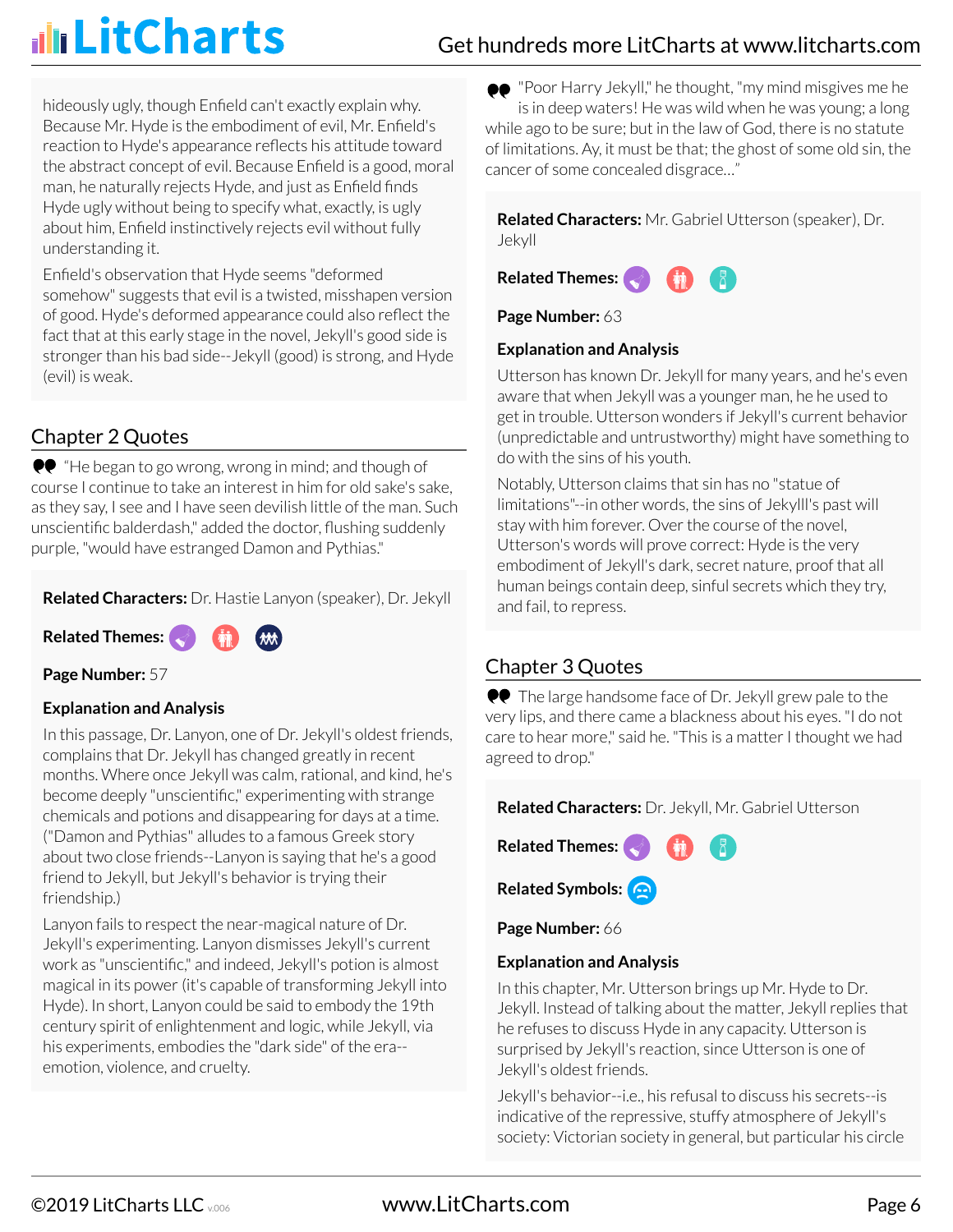of bachelor friends and acquaintances. Like his friends, Jekyll refuses to disclose his sins, or even to allude to them. And yet even here, when Jekyll hasn't ingested any of the potion that transforms him into Hyde, Utterson can see some "blackness" in Jekyll. It's as if Jekyll's secret, sinful nature is struggling desperately to get out, affecting even his physical appearance.

### Chapter 4 Quotes

And then all of a sudden he broke out in a great flame of anger, stamping with his foot, brandishing the cane, and carrying on (as the maid described it) like a madman.

#### **Related Characters:** Mr. Hyde

**Related Themes:**

#### **Page Number:** 69

#### **Explanation and Analysis**

In this passage, Hyde commits a horrible crime; he beats up a defenseless old man, Sir Danvers Carew. Stevenson uses subtly-chosen language to convey the nature of Hyde's evil: he describes Hyde "breaking out" like a flame, suggesting that Hyde is as fierce, angry, and uncontrollable as fire.

Hyde, one could say, is pure "id" (a concept from Freudian psychoanalysis)--he feels an unquenchable need to exercise his own aggression, or whatever other desire he might be feeling, and has no "ego" to check his behavior. Dr. Jekyll feels similar aggressive instincts, but because he's a good man, he knows how to control and repress such instincts. Hyde--the embodiment of all Jekyll's sins and secret desires, has no such restraints on his behavior, and thus, he beats the old man.

An ivory-faced and silvery-haired old woman opened the door. She had an evil face, smoothed by hypocrisy: but her manners were excellent.



In this passage, the police investigate Hyde's living quarters.

An old woman with an evil, "hypocritical" face, lets the police into the room. The woman's face symbolizes some of Stevenson's ideas about the relationship between good and evil. All human beings have a secret desire to do evil, but most people learn how to control or at least conceal such a desire.

The old woman is a great example of a character who plainly desires to do evil, yet she is also an excellent example of the way society prevents people from giving in to their sinful desires. Good manners, it's suggested, help the old woman control her sinfulness--in other words, even though she's thinking nasty thoughts, she's able to conceal her thoughts beneath the facade of politeness. In a way, the old woman- and not Mr. Hyde--represents the real horror of Stevenson's novel. At least Mr. Hyde is *clearly* evil-someone like the old woman, who conceals her evil behind the appearance of goodness, can be far more dangerous in the long run.

### Chapter 5 Quotes

 $\bullet\bullet$  The fire burned in the grate; a lamp was set lighted on the chimney shelf, for even in the houses the fog began to lie thickly; and there, close up to the warmth, sat Dr. Jekyll, looking deathly sick. He did not rise to meet his

visitor, but held out a cold hand and bade him welcome in a changed voice.

**Related Characters:** Dr. Jekyll





**Page Number:** 75

#### **Explanation and Analysis**

In this scene Mr. Utterson reunites with Dr. Jekyll after a long time. As is often the case when Stevenson sets the scene for something ominous or sinister, fog and mist are all around (even in the house!), obscuring what might otherwise be clear. Utterson immediately notices that Jekyll seems physically weak--his voice is different, and his hands are cold. Although Utterson doesn't know it yet, Dr. Jekyll has become physically weak because he's been spending more and more time as Mr. Hyde. One's good and evil side grow stronger with regular "exercise"--so because Jekyll has been neglecting his good, conscious side in favor of his evil, unconscious side, Mr. Hyde has grown stronger and Dr. Jekyll himself has shriveled up. Jekyll's changed voice also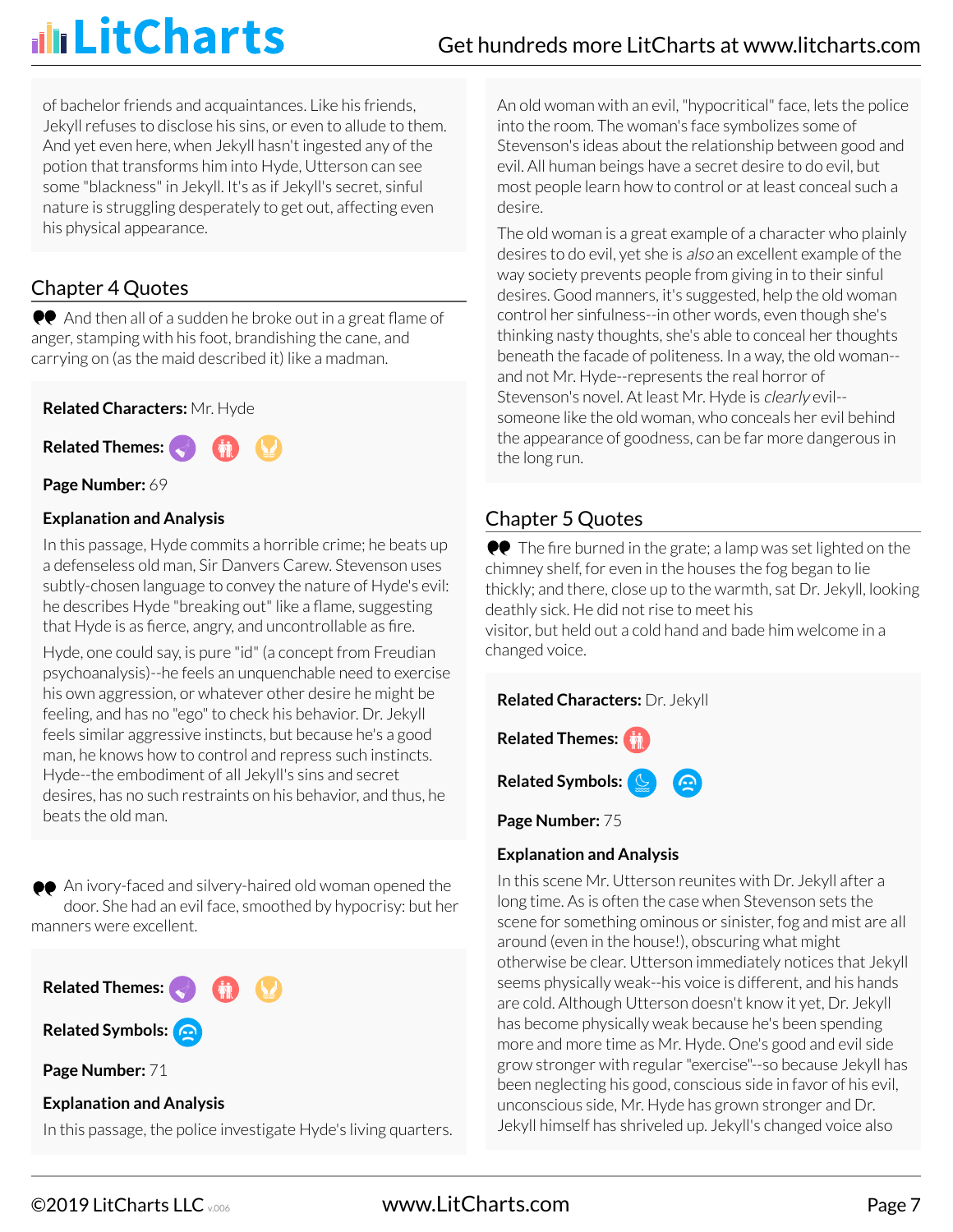alludes to Jekyll's experiences in Mr. Hyde's shoes. Jekyll might still be a good man, but he still remembers what he did during his time as Hyde. As a result, Jekyll has come to hate himself.

 $\bullet\bullet$  "I cannot say that I care what becomes of Hyde; I am quite done with him. I was thinking of my own character, which this hateful business has rather exposed."

**Related Characters:** Dr. Jekyll (speaker), Mr. Hyde

**Related Themes:**

**Page Number:** 76

#### **Explanation and Analysis**

In this passage, Dr. Jekyll insists that he is "done" with Mr. Hyde. Although Utterson doesn't know it at the time, Jekyll is saying that he'll never drink his potion again--from now on, he'll keep the "Mr. Hyde side" of his personality concealed. Jekyll makes a subtle pun on the word "exposed." Unbeknownst to Utterson, Jekyll's experience in Hyde's shoes has, quite literally, exposed Jekyll's moral character: it has literalized the secret wickedness that's been hiding in Jekyll's soul for years.

Jekyll's comments raise an interesting question: is Jekyll morally responsible for Hyde's actions? It's important to remember that Dr. Jekyll's personality encompasses Mr. Hyde: even now, as Dr. Jekyll speaks to Utterson, Hyde is within him. So even though Jekyll claims that he's done with Hyde, we'll come to see that Jekyll can never be truly "done." Jekyll will always have a secret dark side--the only question is whether or not Jekyll will be able to keep this side of his soul under control, or whether it will take over his more "civilized" self.

### Chapter 6 Quotes

 $\bullet\bullet$  The death of Sir Danvers was, to his way of thinking, more than paid for by the disappearance of Mr. Hyde. Now that that evil influence had been withdrawn, a new life began for Dr. Jekyll. He came out of his seclusion, renewed relations with his friends, became once more their familiar guest and entertainer…

**Related Characters:** Dr. Jekyll, Mr. Hyde



#### **Page Number:** 80

#### **Explanation and Analysis**

After the death of Sir Danvers, Dr. Jekyll begins to change his ways. Instead of being unreliable and constantly secluded, he becomes outgoing and social once more (unbeknownst to Utterson, Jekyll has become social again because he's not transformed into Hyde half the time).

Jekyll is operating under the naive belief that he can control Hyde forever, or just quit him "cold turkey." Jekyll is so confident that the good, rational part of his soul is in control that he surrounds himself with friends and well-wishers again as if nothing happened. In reality, Mr. Hyde hasn't gone away at all--on the contrary, Hyde is lurking just below the surface, waiting for the right time to strike. As we've heard, sin has no statute of limitations--once Mr. Hyde, always Mr. Hyde.

 $\bullet\bullet$  "I have had a shock," he said, "and I shall never recover. It is a question of weeks. Well, life has been pleasant; I liked it; yes, sir, I used to like it. I sometimes think if we knew all, we should be more glad to get away."

**Related Characters:** Dr. Hastie Lanyon (speaker)



**Page Number:** 81

#### **Explanation and Analysis**

In this passage, Utterson speaks with Dr. Lanyon. Lanyon has had a horrible shock, and senses that he is going to die very soon (suspend your disbelief, okay?). Lanyon seems unafraid of death--in fact, he implies that he's glad to be at the end of his life, since he's come upon some important and disturbing information recently.

What Lanyon doesn't say (and what we don't know yet) is that he's discovered Dr. Jekyll's secret: Jekyll is Mr. Hyde. Lanyon has accidentally stumbled upon the secret that Jekyll was hiding, and now that he's aware of the truth, he can't bear to live any longer. Lanyon's observation about "knowing all" reinforces the novel's themes of repression and secrecy, suggesting that human happiness hinges on our ignorance of the world around us, and of ourselves. Inside each one of us lurks a Mr. Hyde--once we become aware of such a thing (as Lanyon must be), it becomes difficult to go on living normally, or living at all.

©2019 LitCharts LLC v.006 www.LitCharts.com Page 8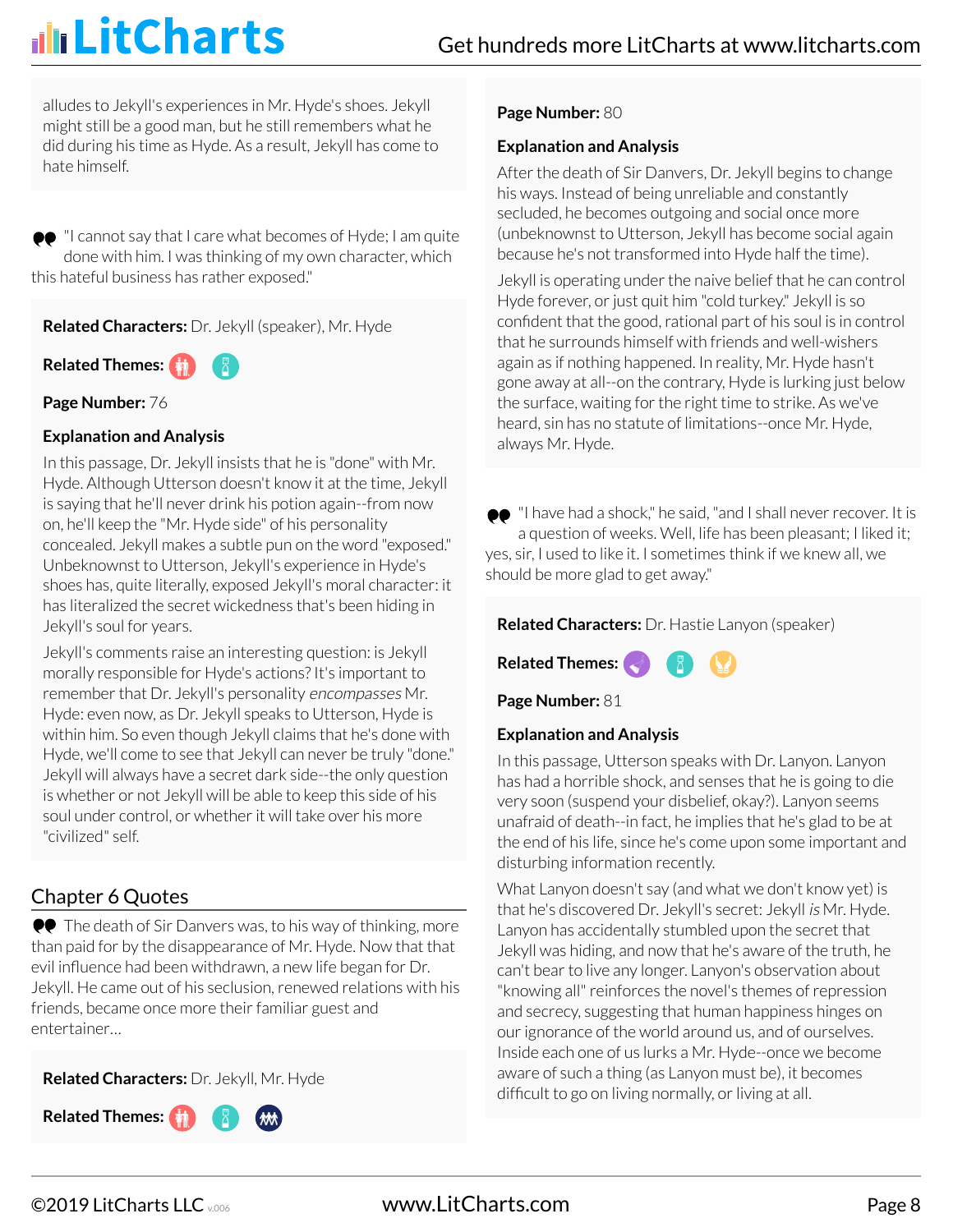### Chapter 7 Quotes

**••** The middle one of the three windows was half-way open; and sitting close beside it, taking the air with an infinite sadness of mien, like some disconsolate prisoner, Utterson saw Dr. Jekyll.

**Related Characters:** Dr. Jekyll, Mr. Gabriel Utterson

**Related Themes:**

#### **Page Number:** 86

#### **Explanation and Analysis**

Here, Utterson notices Dr. Jekyll sitting in his laboratory. Jekyll seems sad, almost like a prisoner, although Utterson isn't yet aware of the truth. In reality, Dr. Jekyll has become something like a prisoner: after months of drinking his potion, he's unable to control when and where Mr. Hyde rears his ugly head, and as a result, he's forced to sit indoors, lest Mr. Hyde be seen and arrested for his crimes.

The image of Jekyll trapped inside a prison-like building is evocative of the changing relationship between Jekyll and Hyde. At first, Hyde was the prisoner, trapped within the "prison" of Dr. Jekyll's good nature and proper manners. But now, Jekyll is the prisoner, a slave to his own sinful drives.

### Chapter 8 Quotes

 $\bullet\bullet$  The hall, when they entered it, was brightly lighted up; the fire was built high; and about the hearth the whole of the servants, men and women, stood huddled together like a flock of sheep.

**Related Characters:** Mr. Gabriel Utterson, Poole

**Related Themes:**

**Page Number:** 89

#### **Explanation and Analysis**

In this passage, Mr. UItterson is summoned to Dr. Jekyll's laboratory immediately. There, Utterson is shocked to see Jekyll locked in his room, with the servants of his household gathered around the bright, warm fire.

Stevenson chooses his words very carefully. Notice that the servants are described as being a "flock of sheep," reinforcing their innocent, blissfully ignorant nature. The servants are huddled around a warm, bright fire, a symbol of goodness and virtue (but also a Promethean symbol of the runaway scientific knowledge that has brought Jekyll to his

current lowly position!). In contrast, Jekyll is portrayed as being isolated from the rest of society, a slave to his own dark desires. Jekyll has stumbled upon a discovery so horrifying that he can scarcely control it: all human beings have a secret evil side which, once directly outed, can never be fully controlled again. As Stevenson writes, the servants remain blissfully unaware of their own secret potential for evil.

"O, sir," cried Poole, "do you think I do not know my master after twenty years? Do you think I do not know where his head comes to in the cabinet door, where I saw him every morning of my life? No, sir, that thing in the mask was never Dr. Jekyll--God knows what it was, but it was never Dr. Jekyll; and it is the belief of my heart that there was murder done."

**Related Characters:** Poole (speaker), Dr. Jekyll, Mr. Hyde



**Page Number:** 93

#### **Explanation and Analysis**

Poole, Dr. Jekyll's old, faithful servant, insists that the figure locked in Dr. Jekyll's study isn't actually Dr. Jekyll at all. Poole has known Jekyll for 20 years, and can clearly tell that the Jekyll he knows is no longer present in the house. Poole's solution to the mystery of Jekyll's disappearance is that someone has murdered Jekyll and taken his place. But as we'll soon discover, the truth is far more disturbing. In reality, Jekyll's own hidden nature has consumed him: he has meddled with science and been punished for his experimentation with an awful curse. Mr. Hyde has finally triumphed over Jekyll: in other words, the evil side of Jekyll's soul has dominated the good.

### Chapter 9 Quotes

 $\bullet\bullet$  "Think of me at this hour, in a strange place, labouring under a blackness of distress that no fancy can exaggerate, and yet well aware that, if you will but punctually serve me, my troubles will roll away like a story that is told. Serve me, my dear Lanyon and save

Your friend, H.J."

**Related Characters:** Dr. Jekyll (speaker)

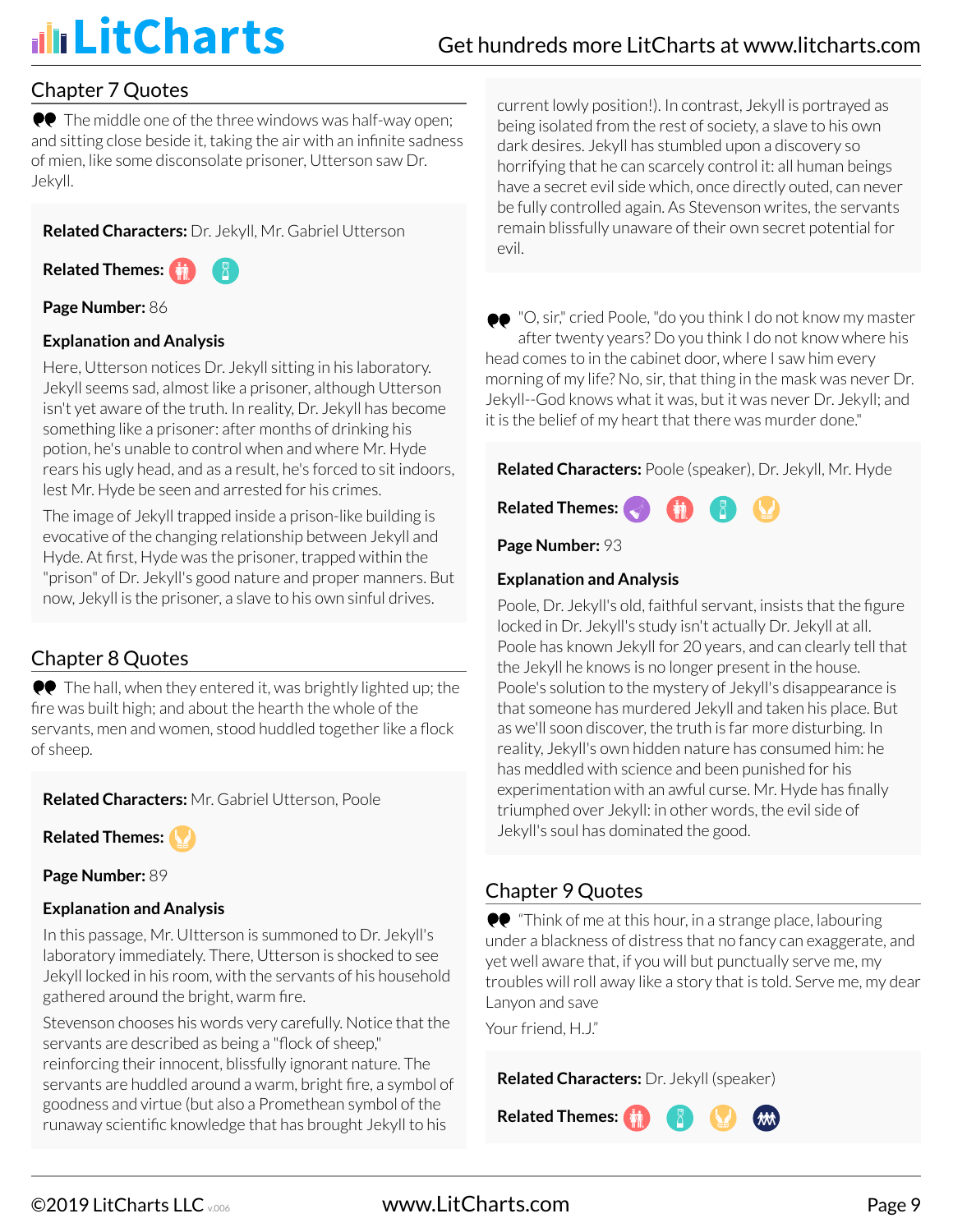#### **Related Symbols:**

**Page Number:** 103

#### **Explanation and Analysis**

In this long letter, Dr. Jekyll--who, we'll see, has been transformed into Mr. Hyde unexpectedly--begs his old friend Dr. Lanyon to go into his house, obtain some chemicals and test tubes, and bring them to Mr. Hyde so that Hyde can have a way of transforming back into Jekyll and avoiding arrest.

It's important to note that Dr. Jekyll himself doesn't say anything about why he needs Lanyon to follow his instructions--instead of explaining himself, he invokes his long, close friendship with Lanyon. Furthermore, Lanyon complies with Jekyll's wishes, recognizing that their friendship is more than enough reason to obey. Jekyll's letter is important because it clarifies the relationship between good, evil, and trust. As Lanyon has said (see quotes above), the truth is often too horrible to bear- therefore, there are times when truth must be concealed or repressed, as we often see with the characters of this novel. It's precisely because the truth must be concealed that friendship and trust are so important--because Lanyon has been friends with Jekyll for a long time, he goes along with Jekyll's requests, no questions asked.

●● "Lanyon, you remember your vows: what follows is under the seal of our profession. And now, you who have so long been bound to the most narrow and material views, you who have denied the virtue of transcendental medicine, you who have derided your superiors--behold!"

**Related Characters:** Dr. Jekyll (speaker)

**Related Themes: Related Symbols:**

**Page Number:** 108

#### **Explanation and Analysis**

In this scene, Mr. Hyde meets up with Dr. Lanyon and drinks the potion that Dr. Jekyll has sent Lanyon to deliver. As Hyde drinks the potion, he urges Lanyon to "behold" his transformation from Hyde back to Jekyll.

Jekyll's interaction with Lanyon in this passage reflects the differences in their approaches to science. Lanyon, we

sense, has always refused to experiment with "transcendental medicine" (something Stevenson never really explains, except that it's scary and radical) because he finds it evil. Jekyll, on the other hand, has been more willing to take risks with science--as a result, he's been brave enough to stumble upon the secret of Mr. Hyde. Jekyll's behavior in this scene confirms his status as a tragic hero--a figure whose rather arrogant desire for knowledge and greatness has led him to great pain and suffering, almost as if he's being punished by the gods for reaching above his station. Jekyll has made a great scientific discovery, but at a great price--he's sacrificed his self-control and fallen into a state of uncontrollable sin.

●● What he told me in the next hour, I cannot bring my mind to

set on paper. I saw what I saw, I heard what I heard, and my soul sickened at it; and yet now when that sight has faded from my eyes, I ask myself if I believe it, and I cannot answer.

**Related Characters:** Dr. Hastie Lanyon (speaker), Dr. Jekyll, Mr. Hyde

**Related Themes:**

**Related Symbols:**

**Page Number:** 109

#### **Explanation and Analysis**

Lanyon has just witnessed Mr. Hyde drink a potion and transform into Dr. Jekyll. Now that Dr. Jekyll has regained his true form, he tells Lanyon about the scientific discovery he's made: a discovery that allows him to turn into Mr. Hyde. Lanyon writes that he can't bring himself to write what Jekyll tells him next--presumably, Lanyon is going to hear about Dr. Jekyll's "career" as Mr. Hyde.

It's strange that even after Dr. Lanyon has seen first-hand evidence of the success of Dr. Jekyll's scientific discoveries, he continues to feel "sickened" by Jekyll. One could say that while Dr. Jekyll is the better scientist, Dr. Lanyon is the better human being. Lanyon instinctively avoids scientific discoveries that lead to evil, while Dr. Jekyll bravely (and recklessly) pursues his scientific research, leading him to transform into Mr. Hyde.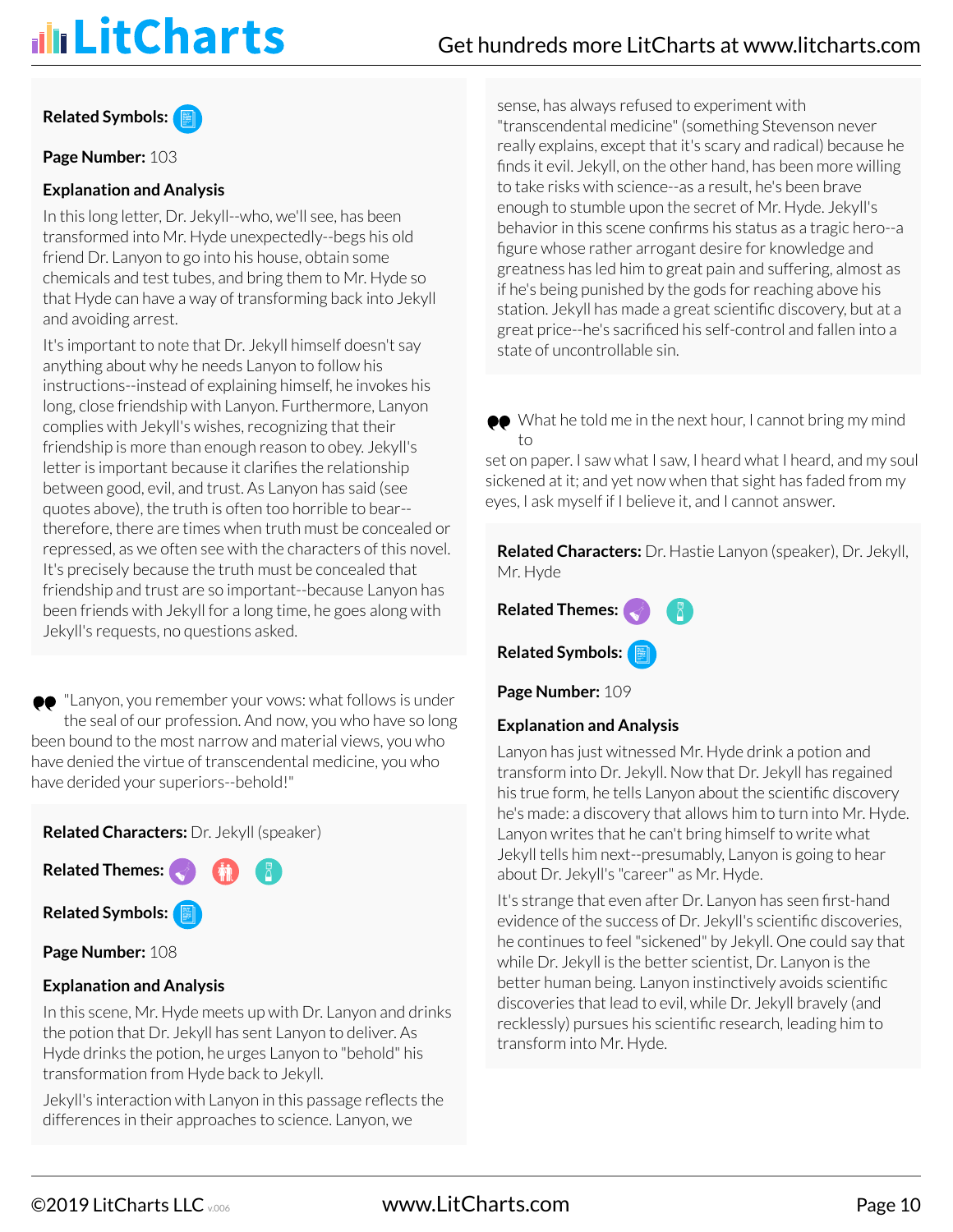### Chapter 10 Quotes

With every day, and from both sides of my intelligence, the moral and the

intellectual, I thus drew steadily nearer to that truth, by whose partial discovery I have been doomed to such a dreadful shipwreck: that man is not truly one, but truly two.

**Related Characters:** Dr. Jekyll (speaker)

**Related Themes: Related Symbols:**

**Page Number: 111** 

#### **Explanation and Analysis**

In the final chapter of the novel--a letter written by Dr. Jekyll--Jekyll explains that he long ago realized that humans have a divided nature. All humans have two halves: one half good, one half evil.

Jekyll's discovery has been interpreted in all sorts of ways: for some critics, Stevenson's conceit anticipates the discoveries of Sigmund Freud, who argued that man has a repressed, irrational side, the id. For others, the divide between man's good and evil nature evokes the age of imperialism, during which the people of Great Britain claimed to be righteous and moral, hypocritically ignoring their own country's brutal interventions in India, Africa, and other parts of the world (the source of England's great prosperity).

It's also worth noting that Jekyll takes on the qualities of a Promethean hero in this passage. Like Prometheus, who was punished for stealing fire from the gods, or Icarus, who flew too close to the sun, Jekyll bravely and carelessly sails on to reckless heights, guided by his studies of science and of mysticism. Drawn to "the truth," Jekyll eventually comes upon a great scientific discovery, albeit one that brings him to ruin.

 $\bullet\bullet$  I looked down; my clothes hung formlessly on my shrunken limbs; the hand that lay on my knee was corded and hairy. I was once more Edward Hyde.

**Related Characters:** Dr. Jekyll (speaker), Mr. Hyde



#### **Page Number:** 124

#### **Explanation and Analysis**

In this passage, Dr, Jekyll is sitting on a park bench in public. Suddenly, he finds himself transforming into Mr. Hyde, despite the fact that he hasn't drunk any of the potion that's supposed to enable such a transformation. Thus far, Jekyll has believed that he can control his dual nature: he can be Hyde one day and Jekyll the next. Now, Jekyll begins to realize that he can't control his spirit at all: once Hyde has been released, there's no controlling him.

Stevenson's description of Hyde's sudden, unexpected appearance parallels some of Sigmund Freud's ideas about the relationship between the conscious and unconscious mind. Mr. Hyde's unexpected appearances evoke the way the human unconscious can "jump out" at any time, no matter how rigorously one tries to control it. At the same time, Stevenson makes this duality physical in a horrifying way, again portraying Hyde as evil even down to his appearance--he is "shrunken," "corded," and "hairy," unlike the presumably healthy and wholesome Jekyll.

 $\bullet\bullet\;$  I am careless; this is my true hour of death, and what is to follow concerns another than myself. Here then, as I lay down the pen and proceed to seal up my confession, I bring the life of that unhappy Henry Jekyll to an end.



**Page Number:** 130

#### **Explanation and Analysis**

At the very end of the novel, Dr. Jekyll senses that he is losing control of his spirit. He transforms into Mr. Hyde more and more frequently and unexpectedly--eventually, Jekyll predicts, he'll be Mr. Hyde all the time. In a way, Jekyll writes, his life is coming to an end: he'll still live as Mr. Hyde, but his life as Dr. Jekyll is ending forever.

As we look back on the totality of Dr. Jekyll's life, we see that Dr. Jekyll meddled with evil and lost. Jekyll believed that he was pure and good enough to keep his evil under strict control. In reality, however, nobody is good enough to control their own evil nature. By flirting with violence and cruelty, Jekyll unleashed a force so powerful that by the end, it dominated his existence. Stevenson portrays evil

©2019 LitCharts LLC v.006 www.LitCharts.com Page 11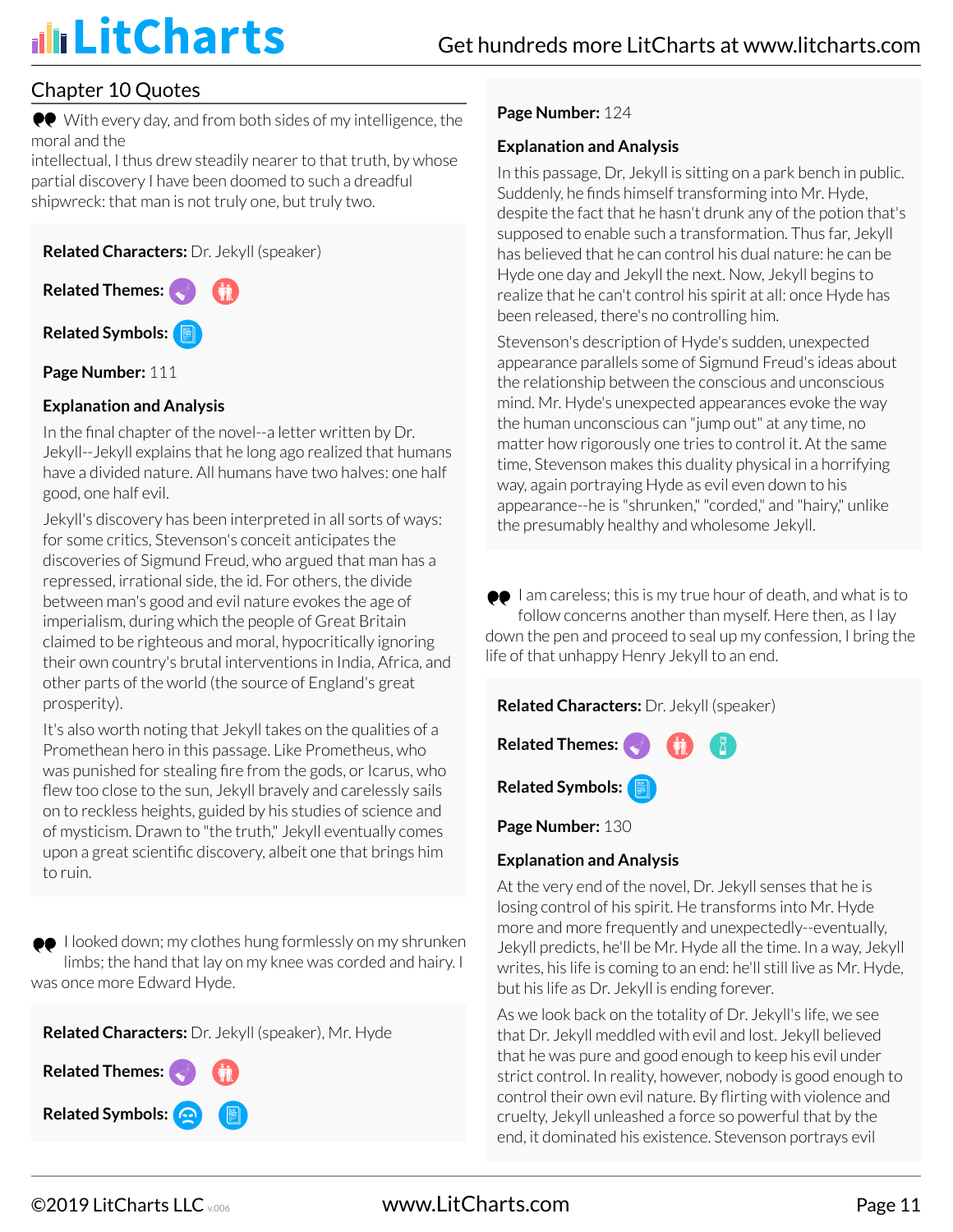# illi LitCharts

(through Mr. Hyde) as an unquenchable appetite; an indestructible, constantly growing force of nature. In all, the passage suggests that Stevenson's novel is a cautionary tale. Dr. Jekyll has meddled with forbidden, sinful knowledge, and gotten his comeuppance for doing so.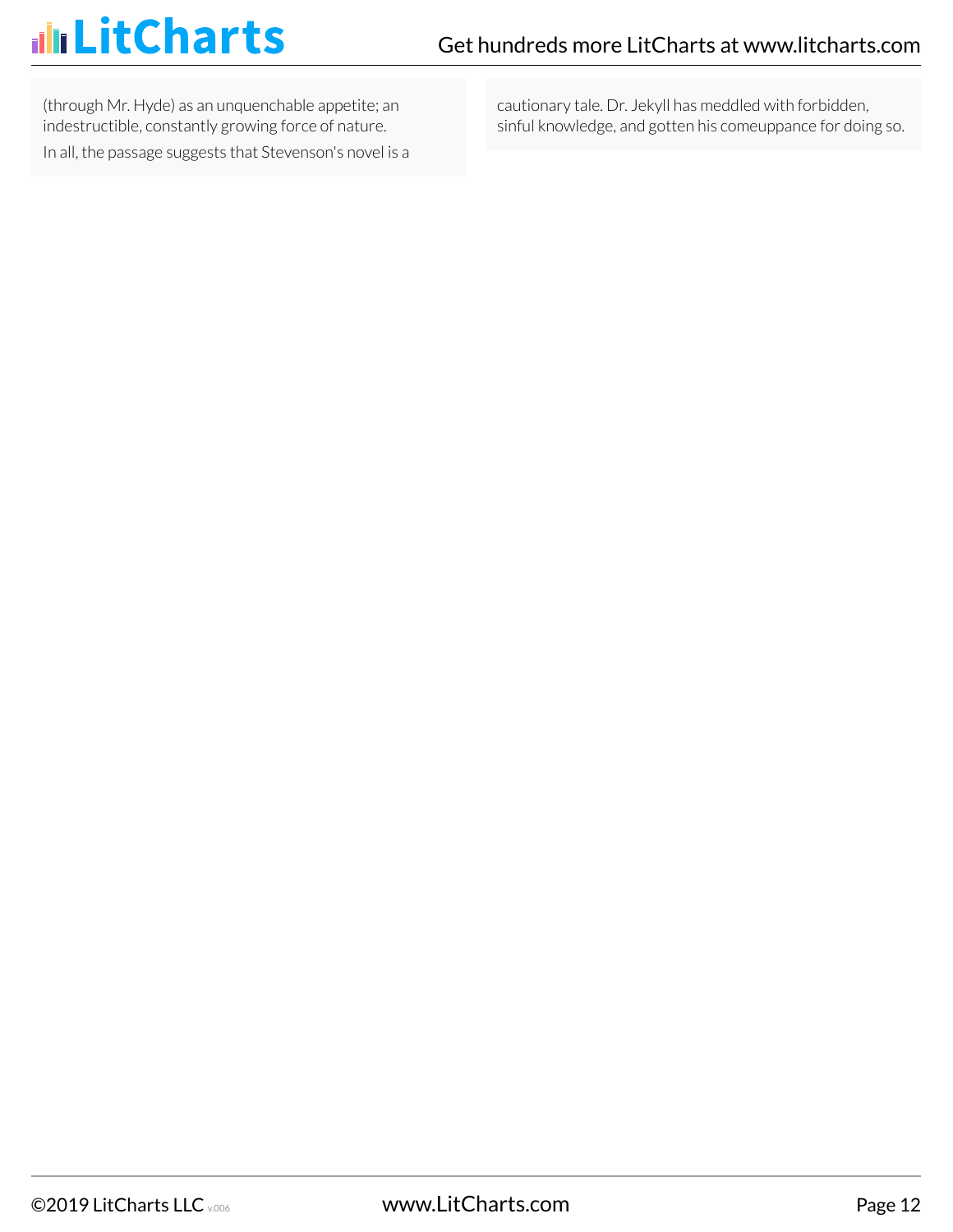# SUMMARY AND ANALYSIS

The color-coded icons under each analysis entry make it easy to track where the themes occur most prominently throughout the work. Each icon corresponds to one of the themes explained in the Themes section of this LitChart.

### CHAPTER 1

Mr. Utterson, a lawyer, is modest, a little dreary but endearing, with something very warm in his eyes, though his dinner conversation is not very impressive. This warmth can be seen in the way he lives too, being loyal to his old friends even when they have been abandoned by others. Modest as he is, Utterson has kept a set of friends without seeming to choose them along the way and his affection is based on the bond of time, not quality.

One of Mr. Utterson's friends is Richard Enfield, with whom he takes regular Sunday walks. To see the pair walking together, one would think they had nothing in common, but they both claim to look forward to these walks. One day, they are walking and come to a particular busy by-street in London. The houses are bright and everything has an air of prosperity, apart from one property two doors from the corner of the street, which has a bleak gray front and a door in need of repair.

Utterson asks Enfield if he has ever noticed this door and Enfield says that he has, and that there is a strange story associated with it, which he proceeds to tell. One night, so late that the street was totally deserted, Enfield was walking near the house in question and had worked himself up into a frightened state. Suddenly, a little girl and a man had appeared running from opposite streets and knocked into each other. The man had trampled the little girl and left her crying in the street. Mr. Enfield describes how he caught the man and brought him back to the girl, who was then being helped by her family.

To Enfield, the strangest part of the incident was the way the man looked. It was so powerful and hateful that it caused him to sweat. Everyone involved seemed to be affected in the same way. Even the doctor, who had been called to aid the child, was visibly enraged at the sight of this man and looked like he wanted to kill him.

*Stevenson sets up the character of Utterson in a way that will illuminate the other characters, his friends. By focusing on Utterson's loyalty and kindness, and his ability to overlook flaws and misdemeanors, the author plants a question in the reader's mind, about how far this loyalty can be tested.*



*Stevenson paints a picture of this by-street as a colorful collection of people and properties, a place full of life, ensuring that the grey, desolate mystery-building stands out and invites the passers-by to investigate. A row of houses suggests privacy, anonymity, and family but the way this particular house juts out to meet them does not fit in with the appearance of the street.*

 $\overline{\mathcal{L}}$ 

*That Enfield had made himself scared suggests the strangeness of the house in the street. The man's trampling of a girl—and refusal even to stop after doing it—immediately establishes him as exaggeratedly cruel or evil.*



*This short description turns this violent event into something strange and unnatural. The sudden rage of the doctor, the unexplainable appearance of evil, all point to a character with some superhuman quality—both of causing evil, and of inspiring others to hatred.*

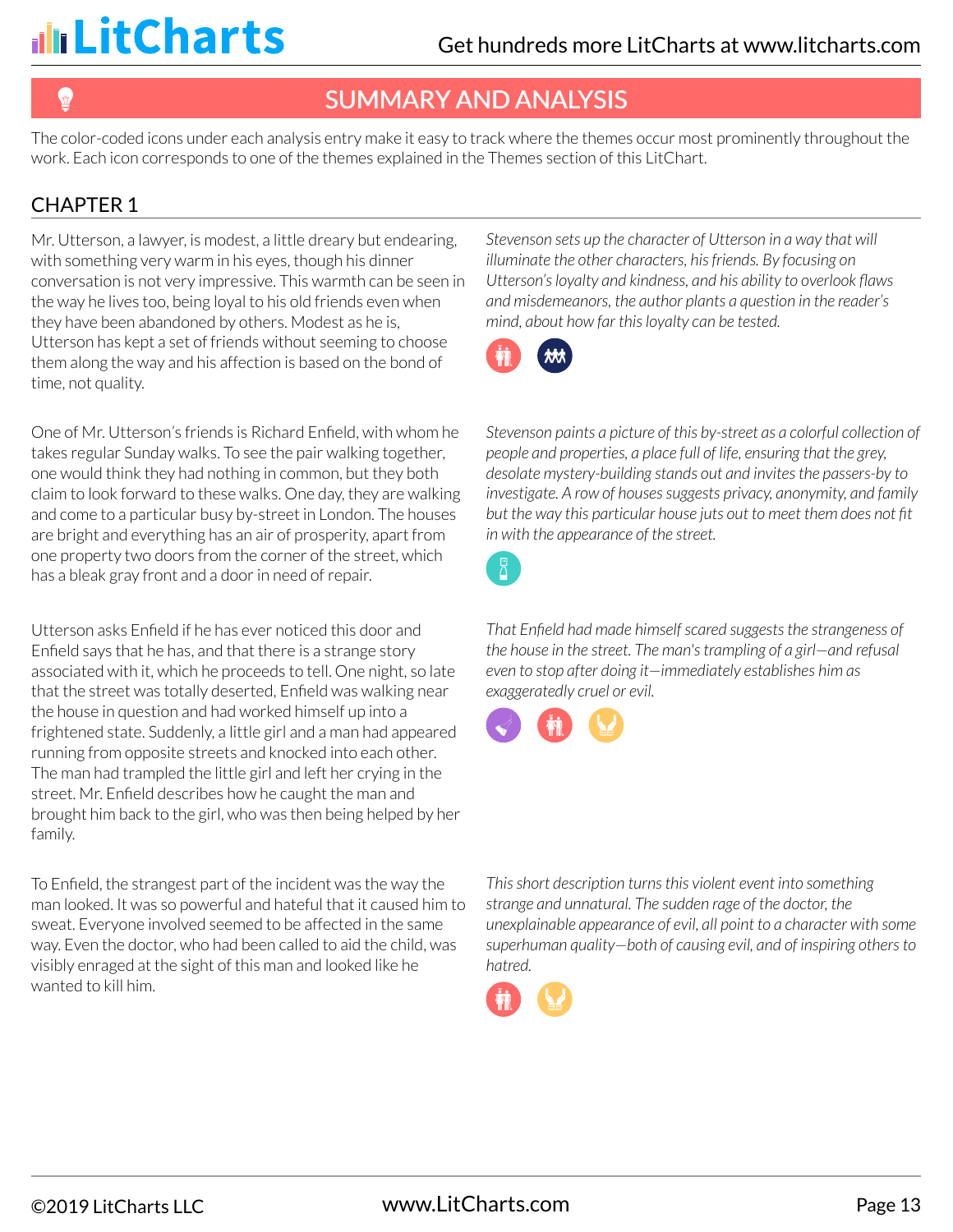But instead of using violence, they threatened the man, promising to undo him if didn't disappear. The man replied calmly that a gentleman never wishes to make a scene, and then went into the bleak-looking house and got a check for a hundred pounds. Not only that but he offered to stay with the injured girl and her family until the banks opened so he could cash it for them. When they saw the name on the check, they recognized the man as a celebrated gentleman, though Mr. Enfield in his story does not reveal the man's name to Utterson.

Mr. Enfield can see that Mr. Utterson is affected by the story too. He continues, troubled by how the man can be so obviously damnable but also celebrated for doing good things with his money. Utterson asks if the man lives at this house but Enfield claims his address is in a square in another area. Enfield admits he didn't ask the man about the house, because he makes it a rule not to ask questions about things that seem suspicious. Utterson thinks this is a good rule.

Mr. Enfield says he took a look about the house and noticed that it had no other entrance and nobody seemed to go in or out except, occasionally, for the man, but that the house's chimney is always smoking. Mr. Utterson asks to know the gentleman's name, and Mr. Enfield doesn't think much harm can come of telling it. It's Mr. Hyde.

Utterson asks what Mr. Hyde looks like, but Enfield can hardly describe it. He says that the man has a detestable appearance but for no visible reason he can see. This isn't a fault of his memory, for he can remember the figure of the man exactly. Mr. Utterson is deep in thought. He admits that the story is not foreign to him, and he knows of the man in question. Mr. Enfield feels bad for telling the story now, but the friends shake hands and part.

### CHAPTER 2

Mr. Utterson returns to his house, in a somber mood. It is his usual routine on a Sunday to read until late but tonight he goes to his private safe and finds the will that has been entrusted to him by a Dr. Jekyll. The will bequeaths Dr. Jekyll's estate to Edward Hyde and also notes that should Dr. Jekyll disappear for any reason for longer than three months, Mr. Hyde should also take over his fortune.

*The hypocrisy of the gentleman is one of the most fearful aspects of this crime. The polite, educated way that he speaks contrasts intensely with his savage and pointless attack, and his use of such a renowned name on the check he offers to hush up the event raises questions about his connections or what other evil he might be up to. Also note how Enfield's first instinct is to be secretive about the man's name.*



*Utterson and Enfield have obviously become highly anxious while talking about the mysterious attacker but, in what will become a pattern for the men connected with Dr. Jekyll, they swallow their fears and opinions. Repression and silence are rife in the world Stevenson has created here, creating a mass of unsaid things.*



*Giving a name and a residence to the monstrous, inhuman character that we saw trampling the girl in Enfield's account changes the nature of the threat he represents. Normality and monstrosity do not sit well together.*



*Hyde's appearance is not that of a normal man – in fact it seems, somehow, hardly human. The evil tone of his features cannot be attributed to one detail or scowl but something general and intangible. The gentlemen's inability to really talk about their fear of Hyde also gives him a larger-than-life power.*



*Not only is this will worrying in principal, it also contains some ominous language that points us to the eventual split personality that is hidden under the surface, phrases that direct Hyde to "step into Dr. Jekyll's shoes" forebode the fact that this is exactly what Hyde is actually going to do.*

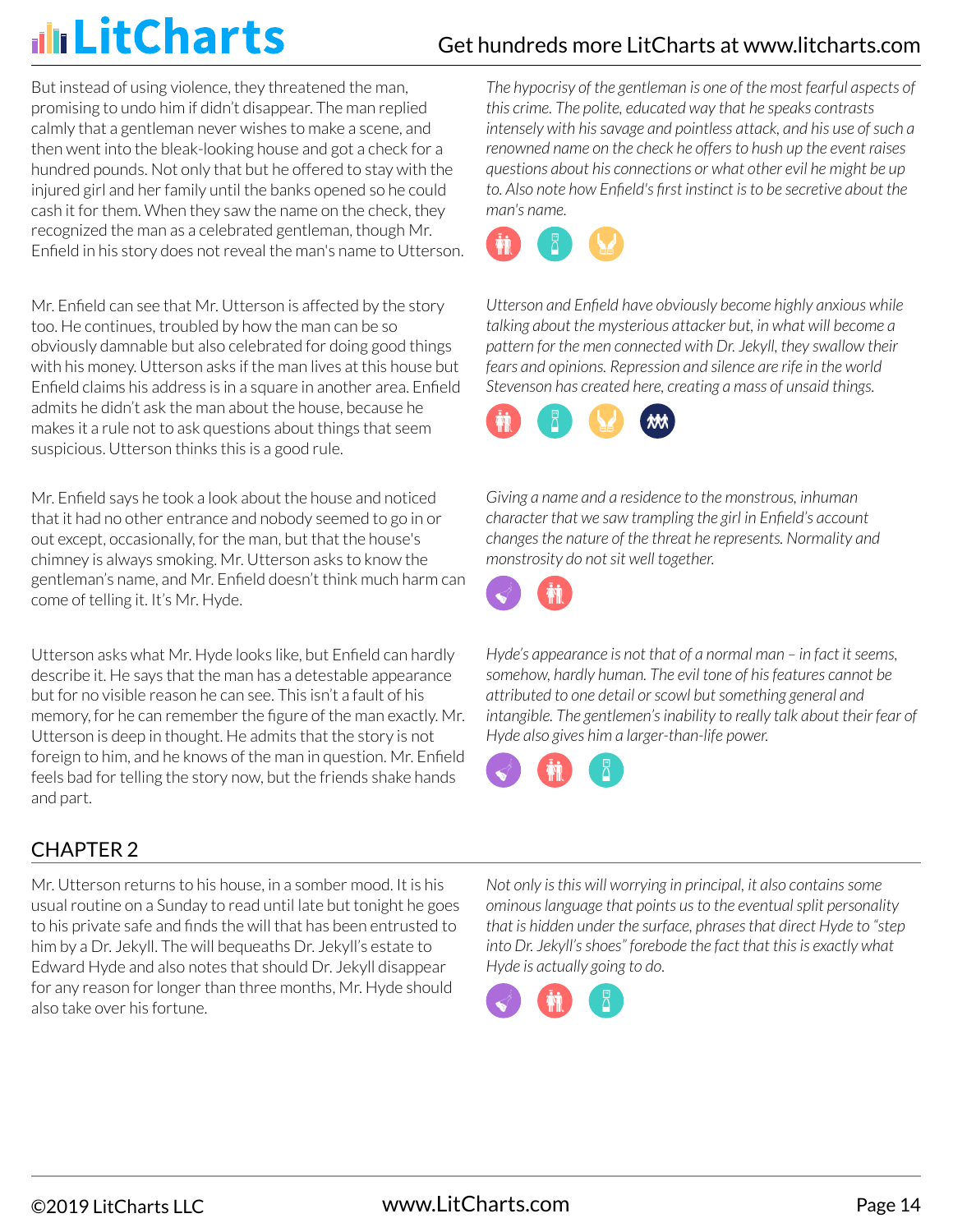### Get hundreds more LitCharts at [www.litcharts.com](https://www.litcharts.com/)

This document has always angered Mr. Utterson. At first it was because he didn't know Mr. Hyde, and didn't know why this man should be placed so high above Dr. Jekyll's own family, but now, his anger comes from his knowledge of the "detestable" man. He had thought this bequest showed madness on Dr. Jekyll's part but now he thinks it shows disgrace.

Mr. Utterson goes to visit his friend Dr. Lanyon, whose house is always crowded with eager patients. The butler brings Mr. Utterson straight to the doctor, who is sitting, ruddy and energetic, in his dining room. He is an old school friend of Mr. Utterson's and greets him warmly. Mr. Utterson gets to the point of Dr. Jekyll and asks if he and Jekyll not Dr. Lanyon's two oldest friends. Dr. Lanyon agrees that they are but says that his own friendship with Dr. Jekyll has soured. According to him, Dr. Jekyll has become devilish and unscientific.

Mr. Utterson is glad of this explanation from Dr. Lanyon because he thinks that his dispute with Dr. Jekyll is based on a difference of medical opinion, but when Utterson hears that Dr. Lanyon has never heard of Edward Hyde, his restlessness returns. That night he can't sleep. The nearby clock strikes six and he finds himself replaying Mr. Enfield's story in vivid pictures in his mind. Then he imagines Dr. Jekyll in bed in his rich house and the figure of Mr. Hyde approaching and blackmailing him in the night.

As Utterson sleeps, the images become more repetitive and nightmarish but he can never make out Mr. Hyde's face. He becomes obsessed with knowing what Mr. Hyde looks like. He thinks it might explain how Dr. Jekyll has been so influenced by the man. The next day, Utterson starts to hang about the stoop of the bleak-looking house in the hope of spying the mysterious figure. At last, on a frosty night, when the street is silent and sounds are sharply magnified, Utterson hears someone approaching.

The steps draw nearer until Mr. Utterson sees the plain figure of the man in question and quickly surprises him at the door, addressing him. Mr. Hyde is afraid for a moment but answers to the name. Mr. Utterson introduces himself as a friend of Dr. Jekyll's but Mr. Hyde tells him that Dr. Jekyll is not inside. Utterson asks to see Mr. Hyde's face and Mr. Hyde obliges, after a brief hesitation, and agrees that it is good that they have made each other's acquaintance, as if Hyde has also been thinking about Jekyll's affairs. He gives Utterson his address in the neighborhood of Soho.

*Utterson tries his best to professionally explain the cause of Jekyll's will, and must change his theory as new details emerge. But his insistence on rationally explaining Jekyll's disgrace seems not to fit with the unexplainable evil aura of Mr. Hyde.*



*A symbolic contrast is made of the story's two doctors, as two sides of the scientific coin. Here Lanyon's ruddy complexion and visible popularity with the public shows him as a traditional man of medicine. Jekyll on the other hand, though introduced as a professorial man, has strayed off the professional path according to Lanyon. Rumors give him an air of mystery as well.*



*The arrival of Mr. Utterson's night terrors is a sign of his inability to cope with what he is hearing on a conscious level. The violence of Hyde's attack and Jekyll's mysterious burden form a pair of nightmares, replaying and replaying in an alternating slide show. But Utterson, with his rationality, cannot find the link between the two.*



*The sensations that Mr. Hyde inspires, like hatred and repulsion, are very strong. But he is never really described—his deformity is somehow entirely intangible. He is identifiable by this intangible quality. It is what sets him apart. This gives him an air of inhumanity that connects him with Lanyon's idea of the "unscientific".*



*Mr. Hyde's strange contradictory personality, both grotesque and polite, is surprising. But what is perhaps more worrying is how willing and unashamed he is. He is not like a criminal on the run at all and doesn't shrink much from Utterson's questioning, and in fact reveals the details of his residence.*

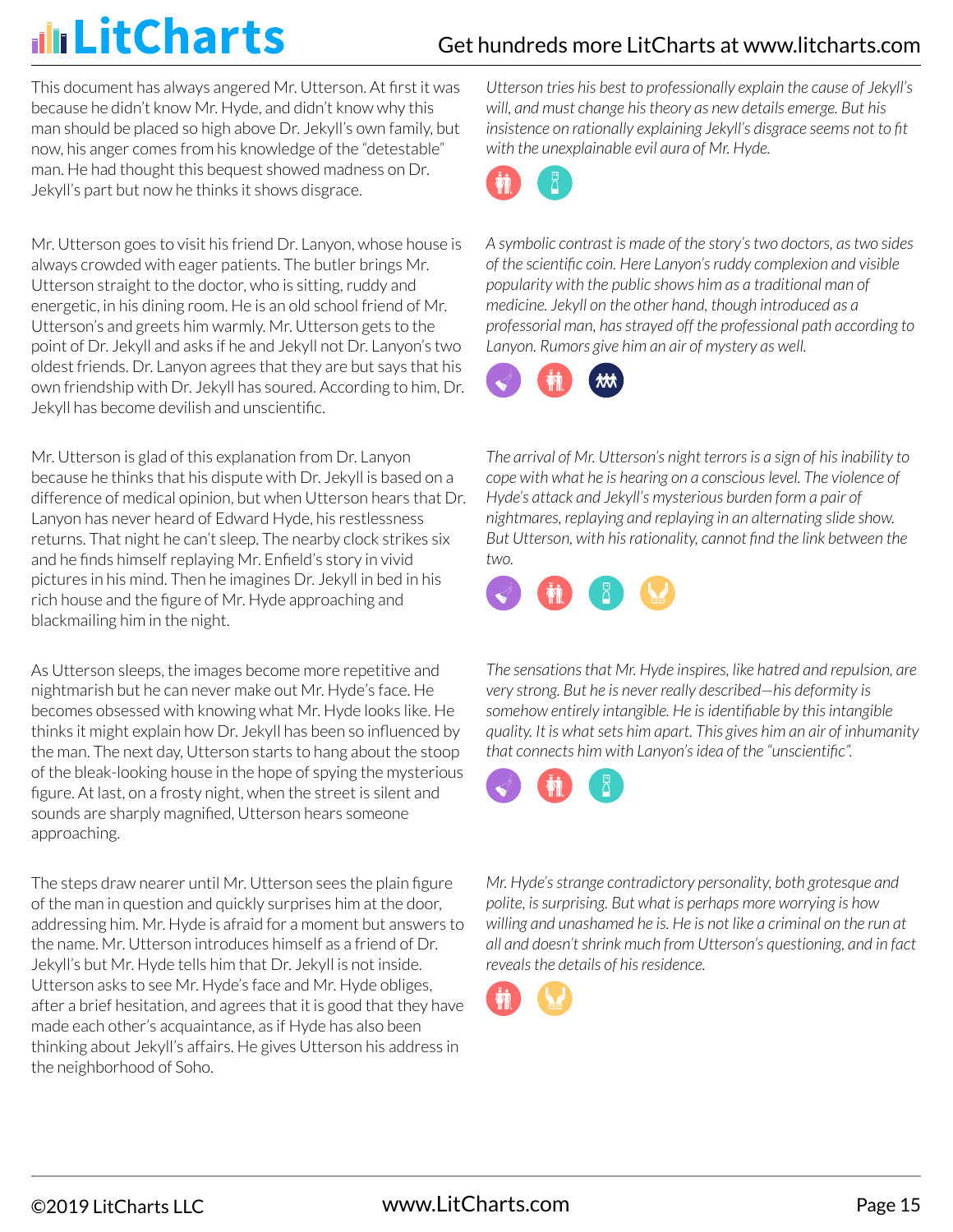Mr. Utterson explains to Mr. Hyde that they have mutual friends, naming Dr. Jekyll as one of them. Mr. Hyde becomes suddenly defensive and tries to cover up the snarl that forms on his face. He rushes inside and Mr. Utterson is left to make his way through the dark street and ponder the inexplicable grotesqueness of the man. There is something deformed, even monstrous, about Hyde, but Utterson cannot place what detail gives him that impression.

Mr. Utterson walks to a house around the corner, in a square of elegant but old properties, and asks its servant if Dr. Jekyll is at home. He recalls that this hallway in Jekyll's house was once his favorite room in the city, but that now with its flickering light and strange shadows, it seems fearful, and he is glad when the servant returns to say that Dr. Jekyll has gone out.

Mr. Utterson asks the servant if it is all right that he has seen Mr. Hyde going into the "old dissecting room" and the servant replies that Mr. Hyde has a key and that the servants have been instructed to always obey him. Mr. Utterson goes home, having come to the conclusion that Dr. Jekyll has been condemned by some past fault and is now bound to obey Hyde by some debt.

This makes Utterson think of his own past. He, of all people, has little cause to worry about sinfulness, but now he thinks of every moral wrong he has ever done or avoided. He is sure that Mr. Hyde has heinous deeds in his past, and Utterson resolves to protect Dr. Jekyll. He knows he must act quickly, because if Mr. Hyde has found out about the will, he is sure to aim to inherit the estate soon.

### CHAPTER 3

Dr. Jekyll holds a dinner party for some close friends. Mr. Utterson, as he often does, stays around after the others have gone to talk to the doctor. Utterson is well liked at friends' dinner parties. Hosts enjoy his quiet company and Dr. Jekyll is no exception. Jekyll is a good-looking, kind man with obvious affection for Mr. Utterson.

Mr. Utterson brings up the subject of Jekyll's will, but before he can ask anything, Jekyll expresses his sympathy for bringing Utterson into the business with the will because he can see how much it has upset him. Jekyll comments that the only person who's been more upset with him is Dr. Lanyon. Jekyll mentions Lanyon's strong opinion that Jekyll is involved in "scientific heresies" and adds that he's is very disappointed with Lanyon.

*The infamous, inexplicable deformity of Mr. Hyde now becomes connected with Dr. Jekyll. The mention of the doctor's name seems to produce a visible change in the man, a kind of animal reaction, like an angry dog. Who controls who between the doctor and this criminal is unclear at this point.*



*Jekyll's character is symbolized by this elegant property and the hearty hospitality of a fire, so the subtle change in this atmosphere to an ominous one suggests that Jekyll himself is somehow unstable or unsafe.*



*This turn of events puts Mr. Hyde in a position of power and status as if he were an equal of Dr. Jekyll – for Poole, it is as if he has two masters. The bond of Jekyll to Hyde is closer and more powerful than it once seemed.*



*This is one of the only occasions that we are given a glimpse into Utterson's more personal reflections, revealing that despite his even-keeled nature and hyper-rationality even Utterson is not purely good. Note how Utterson continues to think that the connection between Jekyll and Hyde must somehow make rational sense.*



*The intimate dinner party setting and the further intimacy of a private audience after the meal puts Utterson in a position to penetrate the air of mystery that has come to surround Dr. Jekyll. The description of Jekyll makes his connection to Hyde seem impossible.*



*Utterson sets up an opportunity to have a private, close moment with his friend Jekyll. Jekyll is obviously concerned that he is alienating his friends but the details of the will and the meaning behind Lanyon's extreme criticisms remains entirely under the surface. He refuses to explain what is going on.*

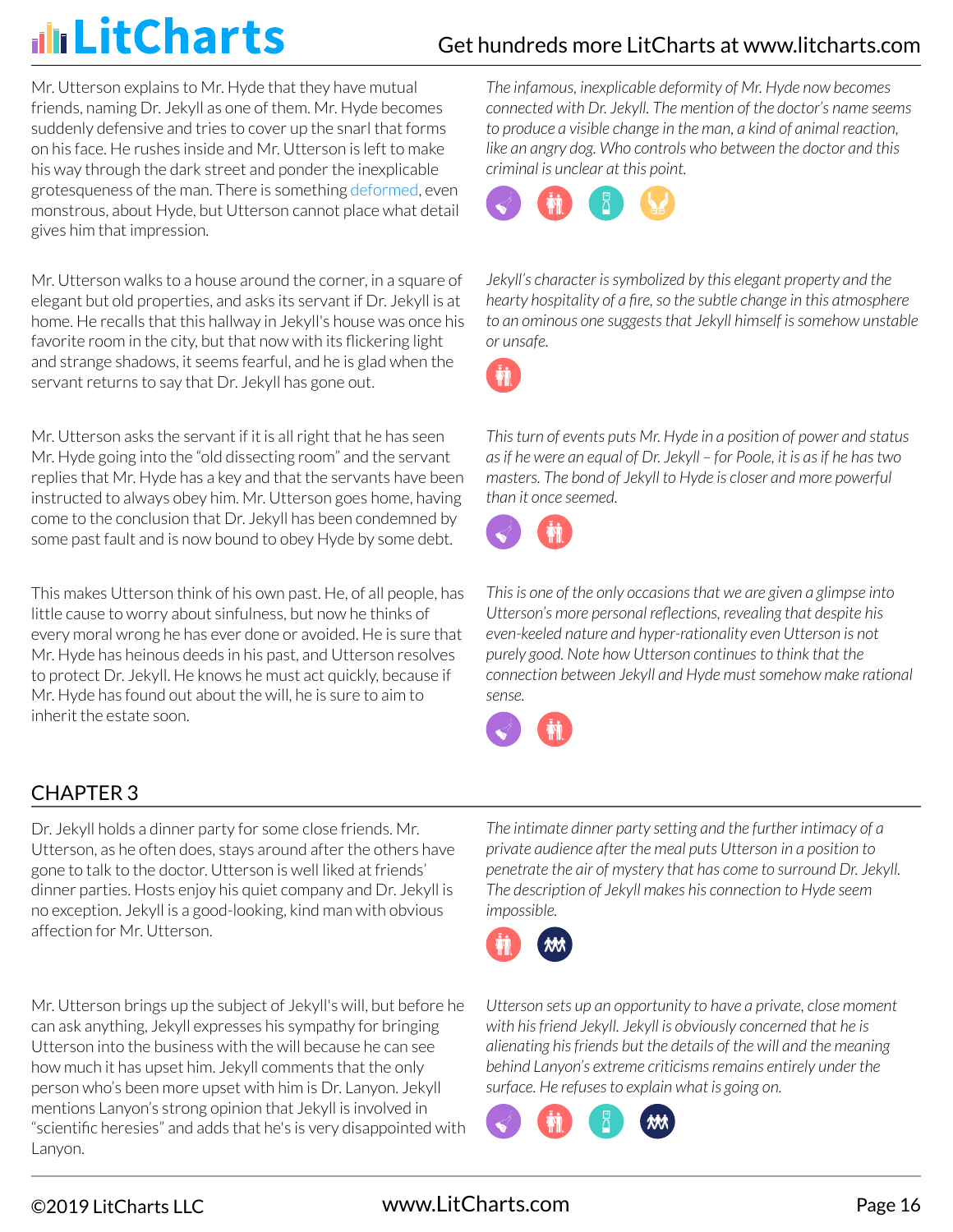Utterson brings Dr. Jekyll back to the matter at hand and says he now has even more cause to worry and starts to tell him about Mr. Hyde. At the mention of this name, Dr. Jekyll shuts down the conversation. He assures Utterson that he does not understand the full story and that it will not do any good to talk about it. Jekyll says he is in a very difficult position. Utterson tries to persuade Dr. Jekyll to trust him with the secret. Dr. Jekyll thanks him heartily and promises that he does trust Utterson, but he also assures him that he can choose to be rid of Mr. Hyde at any time. He hopes that Utterson will now let the matter rest.

Dr. Jekyll lastly tries to explain to Mr. Utterson that he actually finds Mr. Hyde very interesting, and asks Utterson to try his best to treat Mr. Hyde as a good client in case anything happens to Dr. Jekyll himself or in the event of his death. Mr. Utterson reluctantly promises to provide his services if the unfortunate situation arises.

CHAPTER 4

A year later, another crime is committed by Mr. Hyde, this time even more hideous. A maid goes to bed in a house alone, and, as the moon shines, she sits by the window and falls into a kind of dream as she gazes and becomes very emotional looking at the beauty of the world and its creatures. She watches a meeting between two men down below, one beautiful and elderly, the other a small, less noticeable gentleman. They meet in the lane as if talking to each other about directions.

The light seems to make the old man look almost heavenly and the maid focuses on him, but then notices that the other man is Mr. Hyde, who had visited her master once. She instinctively doesn't like him. He is listening impatiently to the old man for a while but then suddenly explodes with anger and attacks the old man with his heavy cane, killing him, and tramples his body. The maid faints. When she comes to, the murderer has disappeared but the victim is still lying in the lane along with half of the cane, a purse of money, and a letter addressed to Mr. **Utterson** 

The police bring the letter in the morning to Mr. Utterson and he announces very solemnly that he will not say anything else until he has seen the body. When he is brought to see it, he recognizes the body as belonging to Sir Danvers Carew. The policeman on duty is shocked – he knows that the murder of such a high-class figure will cause sensation.

*This mirrors the occasion when Utterson mentioned Dr. Jekyll's name to Mr. Hyde and he reacted with a sudden snarl. The effect of each name on the other suggests a relationship deeper than the financial blackmail situation that Utterson has entertained so far. Jekyll's appeal for silence accentuates the characters' inability to share and confess.*



*This is a strange turn of tone for Dr. Jekyll – it makes his intentions and his feelings seem even further from the surface. He says he is in a difficult position but his sympathy with Mr. Hyde also seems to restrain him.*



*The silence between the first crime and the second is a mysterious gulf in time. A whole year has passed and in this time, secretly, Mr. Hyde has somehow become an even stronger force. There is a similarity though between the two accounts, each one involving a markedly innocent figure, first a child and now this "beautiful" elderly man.*



*Stevenson doesn't create random victims for Hyde. Just like the little girl in the first account, this old gentleman, with the symbolic heavenly light around him and his divine appearance, is a figure of innocence and creates a deeper contrast with Hyde's wickedness.*



*The theme of secrecy and repression is interestingly contrasted with the public nature of Hyde's crimes. The murder of Carew both involves Utterson again and invites scandal – as if the perpetrator is secretly wanting to be exposed.*

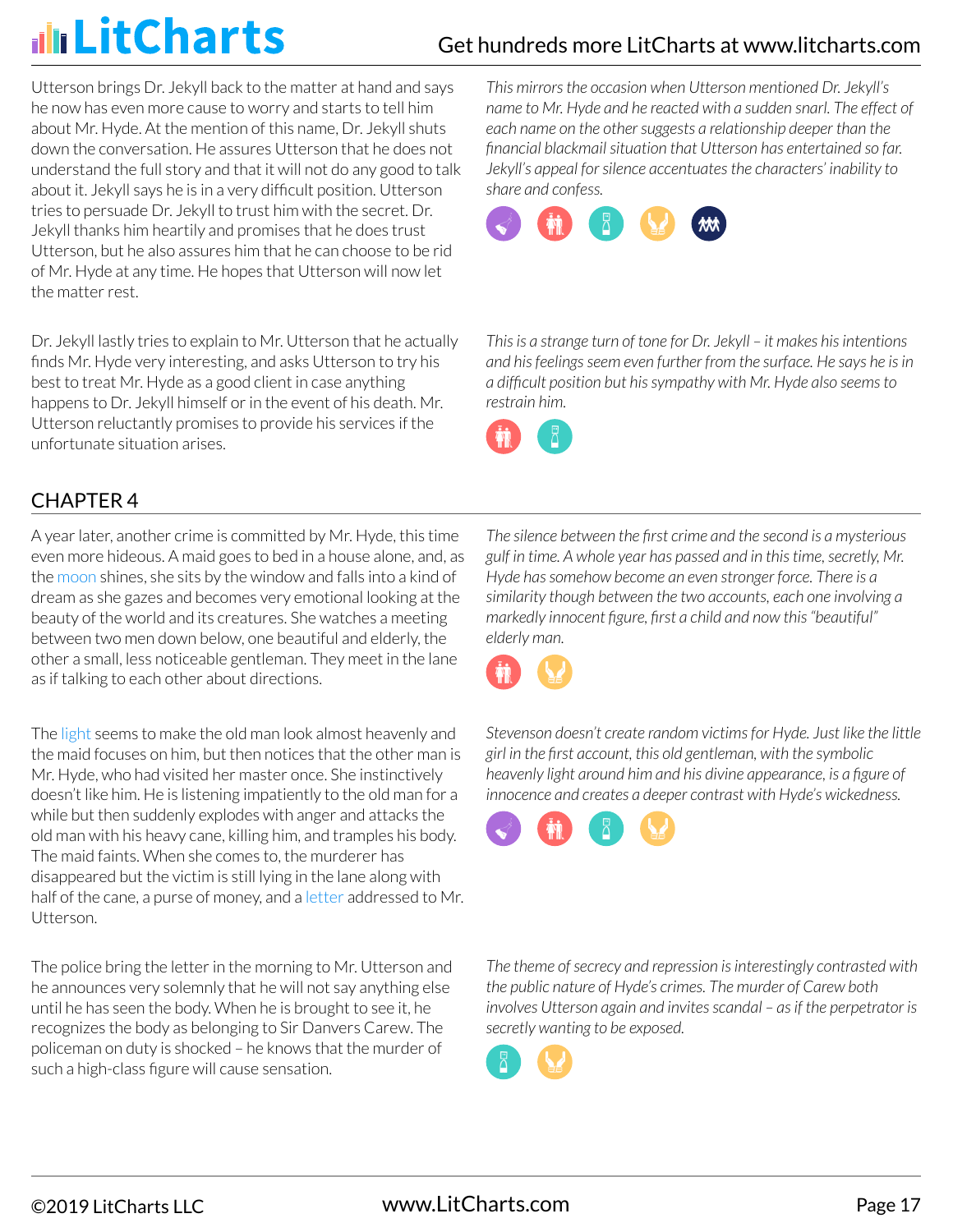The policeman gives the maid's description of the murderer and asks Mr. Utterson whether he has any clue who it could be. Now seeing the broken stick, Utterson has no doubt that Hyde is the culprit. The policeman confirms that the maid called Hyde small and wicked-looking. Mr. Utterson offers to show the police to Mr. Hyde's address. They travel through the foggy early morning. The colors of the sky move and shift, one place is dark, the next quite bright. Utterson reflects that as they approach Hyde's residence, the strange light gives the place an awful atmosphere. It is so nightmarish that even the policeman appears frightened.

Hyde's street comes into view. It is an odd collection of establishments, including a gin palace. The fog settles in and soon they see only the house in question. They are greeted at the door by an old woman with a wicked-looking expression, who tells them that Mr. Hyde arrived home very late but went out again almost immediately. But she insists that this is normal behavior for her master, who is often away for months at a time.

The policeman requests to search Hyde's rooms. The old lady's face is filled with "odious joy" as she expresses her interest that Hyde is in trouble. She lets the men in to look. The rooms are mostly empty. Hyde uses only a few of them, and these are very well-kept, with nice furniture and decoration, including a painting given to Hyde by Dr. Jekyll. But the rooms also looked like they had been recently ransacked and in the spilled ashes of the fire, the policeman detects the remains of Hyde's checkbook and the other half of the cane.

They take the book to the bank and are pleased to find that Hyde has thousands of pounds to his credit. Utterson declares that they will surely catch him; all they have to do is wait for him at the bank. But Hyde does not appear, and since he has been scarcely seen, they do not have much with which to identify him. The descriptions they gather of Hyde only have one sure detail, his unexplained deformed appearance.

### CHAPTER 5

That afternoon, Utterson has come to Dr. Jekyll's house and is taken for the first time to the "dissecting rooms" (the house had belonged to a surgeon before). This is a dingy building, separated from the main house by a courtyard. On the ground floor of this out building is an old operating theater, now eerily empty. Jekyll's study, or "cabinet", is on the floor above. It has iron-barred windows and a fire burning. The fog from the outside has seeped in somehow. Through the thick air, Utterson sees his friend, but he is not his usual dynamic self, and he can only weakly hold out his hand in greeting.

*Stevenson is building up a world of symbols that denote the appearance of Hyde and the approach of evil. Foggy weather and strange light is a sign of the obscure and masked nature of the events, but they are also constantly transforming, creating a new landscape with each glance, making the atmosphere unpredictable. The description of Hyde's looks, with the phrases wicked-looking, devilish and deformed recurring in each account, follows him like a symbol too.*



*The obscuring weather embodies the secrecy and repression that is haunting these streets. The way Hyde's house appears from the rest gives a fated, ominous sense to Utterson's journey. Given Hyde's ability to inspire hatred in others, it is unclear if the old-woman is naturally wicked or if her exposure to Hyde has made her so.*



*This old lady is an example of what Jekyll will later describe as his theory of the duality of man, that everyone has both good and evil in them. She is both joyful and devious in appearance, reminding us of the immediate effect of Hyde's evil look. And this dubious welcome is again contrasted with the pleasant atmosphere of Hyde's rooms.*



*Just when it seems that Hyde can be explained using a rational approach, and might be caught out by his attachment to a bank account, he becomes a ghost again. His characteristics are unusual and indescribable.*



*The great debate that we will discover in Jekyll's confession later, between mysticism and science, is manifested ominously here. The setting is an antique of medical science. The sight of the operating theater conjures the image of a once busy professional site. But the desolate building now, with fog obscuring it, makes the space seem wild and hints more at the supernatural than the scientific.*

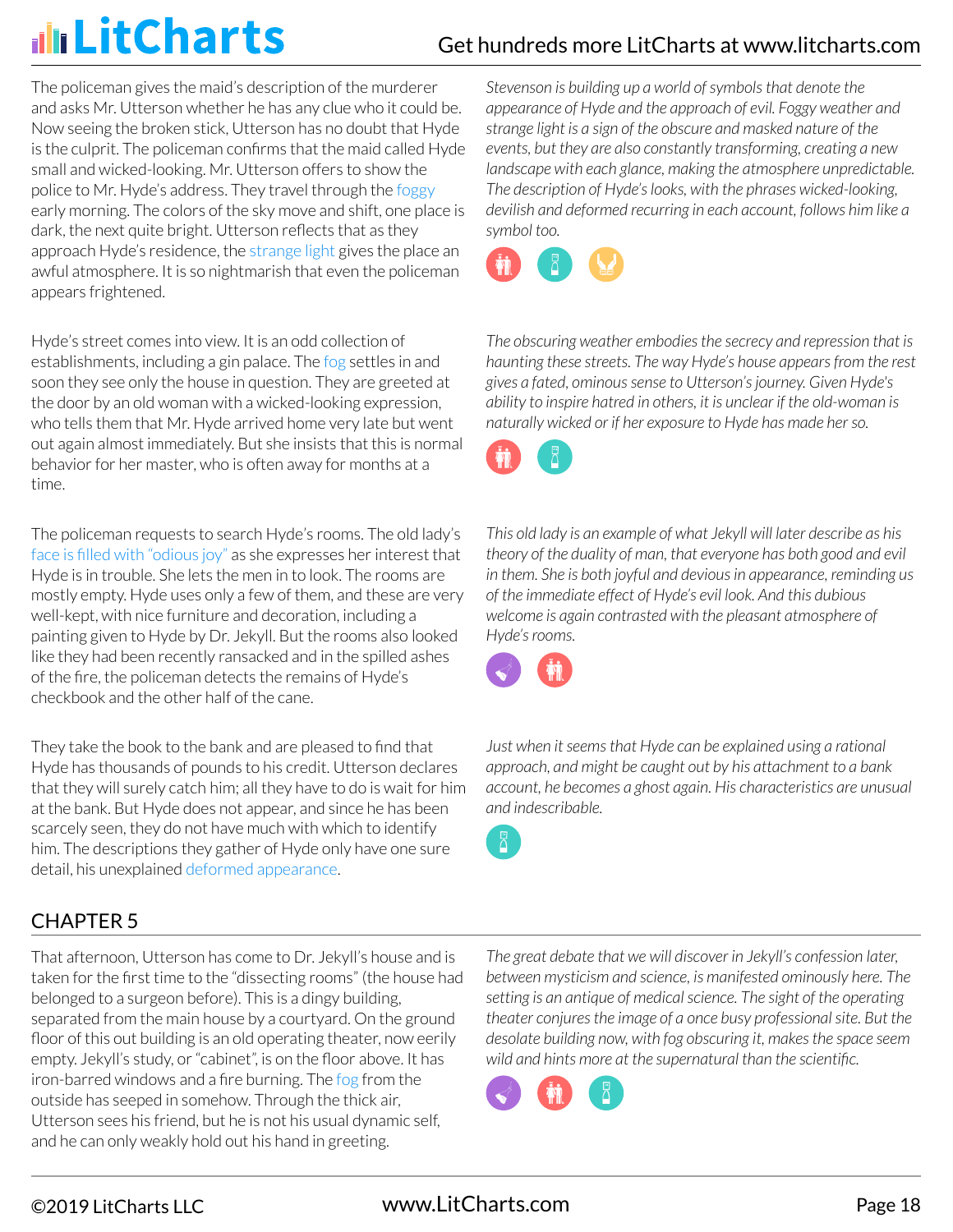Dr. Jekyll is changed. Utterson asks whether Jekyll is concealing Hyde, to which Jekyll responds that he has heard the news and declares that he is finished with Mr. Hyde. He assures Utterson that Mr. Hyde is "safe" and will not be heard from anymore. Dr. Jekyll's anxious manner worries Utterson. Jekyll admits that he is possession of a letter from Hyde, and he is unsure whether to show it to the police. Utterson is surprised and relieved when Jekyll says that he doesn't care what happens to Hyde anymore and that he would only keep the letter secret in order to save his *own* reputation. The letter tells Jekyll not to worry because he (Hyde) has found a means of escape. Utterson is satisfied by the letter, thinking that it makes clear the relationship between Hyde and Jekyll.

Utterson asks Jekyll about the envelope but too late—Jekyll has already burned it. Jekyll explains that the envelope wouldn't make a difference in terms of evidence anyway, because the letter was hand-delivered. Utterson asks if he should take the letter away with him. Jekyll responds that he wants to give all responsibility for his affairs to Utterson, and that he doesn't trust himself anymore. Utterson agrees to think about it. He has one last question. He wants to know if it was Hyde that dictated the terms of his will. Jekyll admits that it was. Utterson knew it. He tells Jekyll that he has narrowly escaped death, but Jekyll seems to be more concerned that he has "learned a lesson".

On the way out, Utterson asks Poole, Dr. Jekyll's servant, to describe the sender of the letter, since Dr. Jekyll said it was hand-delivered, but Poole says that no mail has been received. Utterson is very troubled by this addition to Jekyll's story. He assumes that if the letter had not been received at the main door, it must have been written in the laboratory itself, which implies more threat to Dr. Jekyll. On the street, newspaper boys are selling the headline about Sir Carew, the murdered MP.

Utterson usually relies on himself in affairs of his own clients, but this time, he wishes he had some advice. Later, sitting in his office with his clerk, Mr. Guest, by the fire, he finds the opportunity. Outside, the fog is still obscuring the streets but the fire is making the room cheerful. Mr. Guest knows about Dr. Jekyll and Mr. Hyde and is an expert on handwriting. So Utterson mentions the murder and Mr. Guest thinks it was an act of madness. Utterson takes this opportunity to show him the letter from Hyde to Jekyll. On seeing Hyde's signature, Guest doesn't think it shows madness, but it is odd.

*The sickness and anxiety that Jekyll seems to suffer from in this scene is a visible sign of the mental struggle that he is hiding from Mr. Utterson. Jekyll denies that Hyde has any hold on him anymore and the letter suggests that Hyde is on his way out, yet there is a lingering anxiety that is not explained by the evidence Jekyll presents. This scene is illuminating for Utterson's character, because it shows how he disregards what is in front of his eyes (Jekyll's obvious anxiety) in favor of what he wants to believe or can rationally understand.*



*Jekyll is involving Utterson as his lawyer and also his friend but what he is asking him to do goes beyond both of Utterson's roles. He is being asked to take care of Jekyll's affairs for him, and Jekyll verbally hands over the whole burden of Hyde to Utterson. Utterson's response though is measured and shows us how blind he is to the real danger that he is in by association. He doesn't even seem to reflect that he is covering for the murderer of one of his own clients.*



*If there is anything more threatening than the appearance of Hyde's unmistakably evil face, it is its absence. The suggestion that Hyde is lurking somewhere, even closer to Jekyll than once thought, and has delivered the letter without using the main door, once again makes the relationship between Jekyll and Hyde unexplainable.*



*Utterson's desire to unburden his mind, having been playing detective alone, shows a more human side to this society of upright professionals that he represents. But he cannot shed his professional identity and even the cozy hearth where he finds Mr. Guest does not change the fact that he is confiding in his clerk and not a family member or friend.*

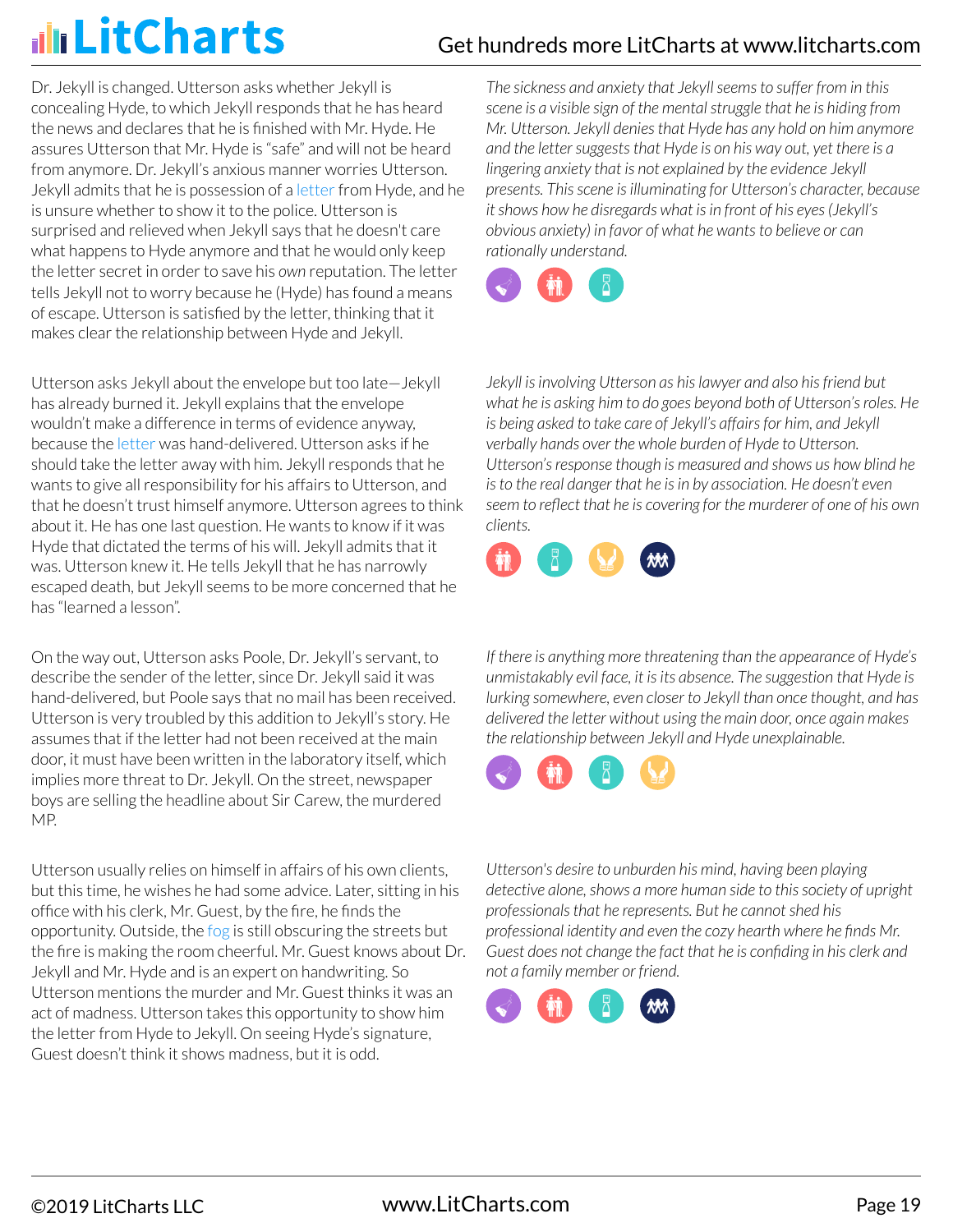Utterson's servant then brings him a note from Dr. Jekyll. Guest's curiosity is piqued and he wonders if it is anything private. Utterson says it's only an invitation to dinner but Guest inspects the signature and notices a distinct similarity between Dr. Jekyll's and Hyde's handwriting. They agree not to speak any further about the handwriting, but when Utterson is alone, he hides it in a safe, thinking that Jekyll has been forging signatures for Hyde.

CHAPTER 6

In the aftermath of Sir Danvers Carew's murder, huge rewards are offered for finding the murderer, but Mr. Hyde has disappeared. Rumors and tales surface about Mr. Hyde's past misdemeanors, but as Hyde continues to be absent, Utterson's concern calm down and Dr. Jekyll begins to be more social. Jekyll goes back to doing charitable deeds.

This peace continues for two months. In January, Dr. Jekyll holds a dinner party for some friends including Utterson and Lanyon and it seems just like old times. But the next three times Utterson tries to visit Jekyll, he is refused entry and is told that the doctor is confined to his room. Utterson goes to visit Dr. Lanyon instead, and finds Lanyon very ill-looking. In fact, Lanyon is completely changed, not so much physically as in his eyes and behavior. It is as if Lanyon is terrified of death, but such a fear is unusual for a doctor.

Lanyon confesses immediately that he has had a terrible shock and will die within weeks. He comments that if we were to know everything, we wouldn't fear dying so much. Utterson mentions that Jekyll is suffering too, but Lanyon declares that he is done with Jekyll, and never wants to hear about him again. Utterson is upset to hear this and protests that such old friends shouldn't fall out, but Lanyon is unmoved. He tells Utterson that perhaps one day the mystery will be revealed to him but not today, and to change the subject if he wishes to stay.

Utterson decides to write to Dr. Jekyll, demanding answers. Jekyll replies in a long, tragic letter. He says first that he doesn't blame Lanyon for their falling out but also doesn't want to rekindle their friendship. In fact, Jekyll says he plans to live in seclusion from now on and asks Utterson not to protest. He says he is suffering from a self-made nightmare that he cannot talk about and must suffer alone. Utterson is astonished at how suddenly Jekyll's mood has changed. He had seemed to joyfully rejoin his friends only to fall back into darkness.

*After confiding in Mr. Guest and not getting very far, Utterson is now presented with a palpable piece of evidence, chilling in its implications for Dr. Jekyll's predicament. Yet, as usual, Utterson silences his concerns and just at the moment of discovery shuts down the conversation.*



*The correlation between the appearance of Hyde and the appearance of Jekyll is clear. When Hyde seems to have disappeared, Jekyll comes back into society. Even though no justice has been served for Sir Danvers Carew, there is a sense of great relief for Dr. Jekyll.*



*By following Utterson's perspective, the events of the other characters' lives—Jekyll's reentry into society, Lanyon's traumatic transformation—occur without warning or explanation and must be considered together as pieces of a larger puzzle. These sudden changes occur to Utterson as they occur to us and give us a detective's eye.*



*Again it is difficult to picture Jekyll's grief from behind the mysterious mask of his letter-writing. Though he hints at horrors, he always stops short of providing Utterson with a helpful detail and we are left to imagine why someone so adept at being sociable is being forced into seclusion. Jekyll's withdrawal from his friendships and society is a prime example of the repression that Stevenson's characters practice.*



*Not only is the novel pieced together with letters that disguise the truth of their authors, but these documents themselves are hardly straightforward. Each carries with it conditions for opening and instructions for its next reader. The Russian-doll effect of sealed envelope within sealed envelope gives a sense that the mystery is unending. There is a kind of security in both the permanence and impermanence of written letters – they can be binding, legal documents, like Jekyll's will but they can be destroyed at a moment's notice, and offer the author a way of confessing at a distance.*

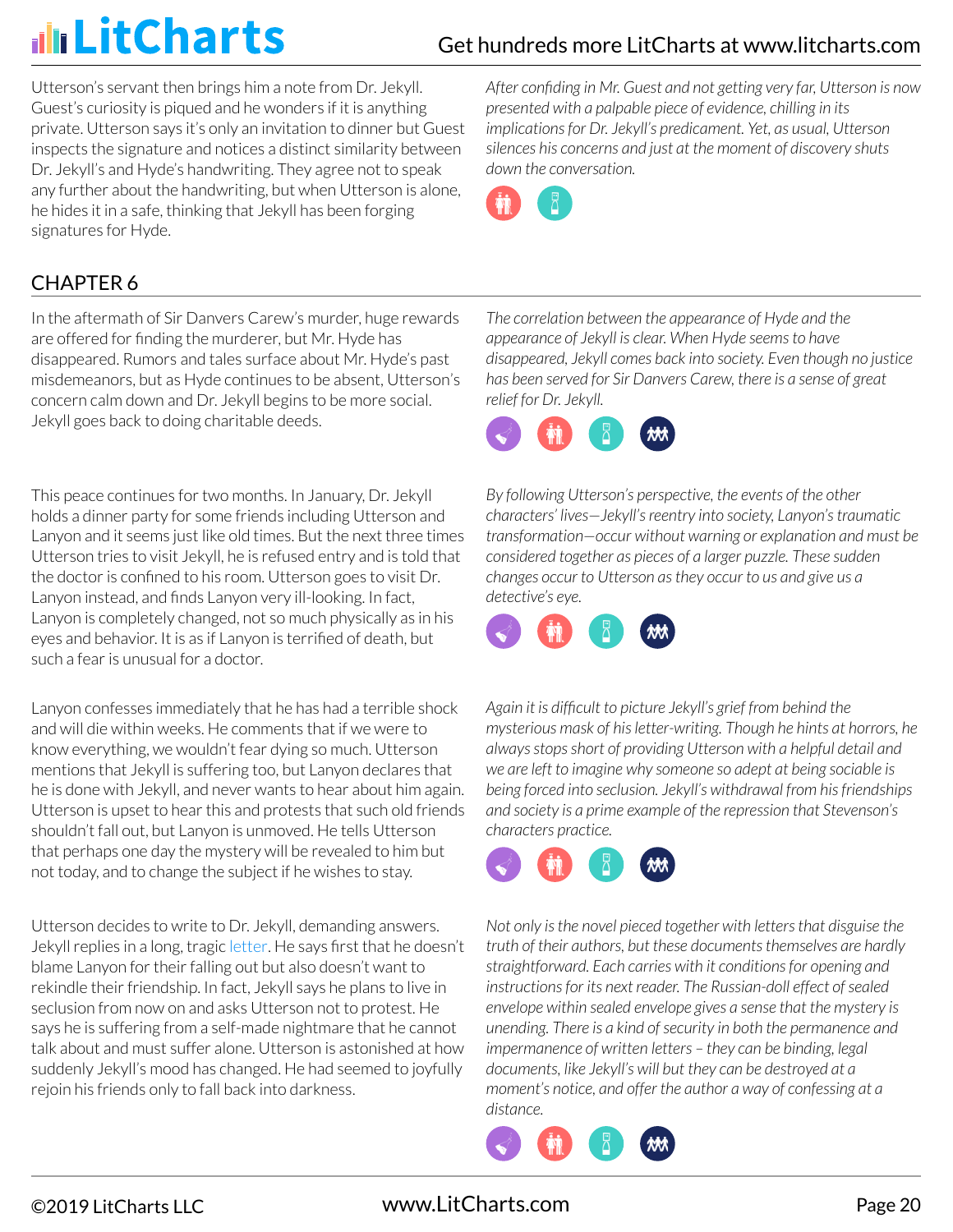Dr. Lanyon is, as he predicted, dead within a couple of weeks. After the funeral, Utterson, in an emotional state, sits down in his study and brings out a letter from Lanyon, addressed to Utterson with a strict instruction on the envelope that the document be destroyed in the case of Mr. Utterson's death. Utterson is scared to open it, but finally does. Inside is another sealed envelope. This one tells Utterson not to open it until the death or disappearance of Dr. Jekyll. Utterson is confused by the similarity of this condition to the wording of Jekyll's will. He almost wants to open it anyway and sacrifice his loyalty, but his sense of duty wins out and he does not open the letter.

From then on, Utterson thinks of Dr. Jekyll with a sense of trepidation. He continues to try to visit Jekyll's house, but is relieved when he is sent away. The house itself fills him with a kind of dread. He talks to the servant, Poole, instead. Poole keeps Utterson up to date with his master's condition, but Dr. Jekyll is increasingly secluded and silent. Utterson's visits become rarer and rarer.

*Dr. Lanyon's sickness and his refusal to describe the trauma that caused it certainly worried Utterson before, but Lanyon's subsequent death is a shockingly real consequence of this vague event. The strange relationship between Lanyon and Jekyll has become more than professional rivalry – there has been some event so horrific that Lanyon could not recover. In contrast to the reality of this consequence, the remainder of Lanyon's knowledge is hidden and covered up with more letters and documents.*



*Until this point, Utterson has been a detective, drawn on by loyalty and curiosity, both personal and professional, to seek out the truth. But now the true extent of these characters' repression becomes evident as, faced with the prospect that Jekyll's situation defies rational explanation to such an extent that the shock of finding it out could kill Lanyon, even the steady Utterson withdraws from the problem.*



### CHAPTER 7

Mr. Utterson and Mr. Enfield are on another of their Sunday walks and again pass by the Jekyll's dissecting rooms. They stop and look. Enfield expresses his relief that they will not hear from Hyde again. Utterson is less sure. He tells Enfield that he too saw Hyde only once and had the same feeling of repulsion. Enfield isn't surprised; he thinks that it would be impossible to look on Mr. Hyde and not feel that strange repulsion. Utterson suggests that they go through into the courtyard, thinking it would please Jekyll to see old friends, even from outside his lab window. The court is dank and through one of the barred windows, they spot Dr. Jekyll, sitting like a forlorn prisoner.

Dr. Jekyll sees them, and tells Utterson that he is very low. Utterson blames Jekyll's condition on staying indoors and invites his friend to join him and Enfield on their walk, but Jekyll says it would be impossible, even though he would like very much to join them. He apologizes for not asking them in – the room is in no fit state, he says. So Utterson suggests kindly that they talk through the window instead, and this idea pleases Jekyll.

But no sooner have they settled on this plan than Dr. Jekyll is possessed by a strange expression of terror, suddenly rushes off, and does not return. Utterson and Mr. Enfield are shaken They leave Jekyll's courtyard and walk silently. Finally all Utterson can manage is a stunned "God forgive us".

*The story comes back to its initial scene, and this time the absence of Hyde only increases the sense of danger about this house, like a calm before a storm. Now that the street and the house have been tarnished with the story of Hyde's violence, there is no going back to the innocence of Utterson and Enfield's first Sunday walk. The mention of Hyde's "deformity" reminds us of his unexplained, unnatural characteristics and teaches us to expect the unexpected.*



*Jekyll is stuck inside his lab. He has become a physical prisoner as well as a prisoner to his own internal duality. This room is symbolic of the way he has locked away his personality and kept his friends at arm's length.*



*Now we are getting closer to Jekyll's true demon. Jekyll's strange turn shows that the force controlling him is close enough to make his mood transform in a second, without any visible, external threat – it shows that the threat could even be something internal.*

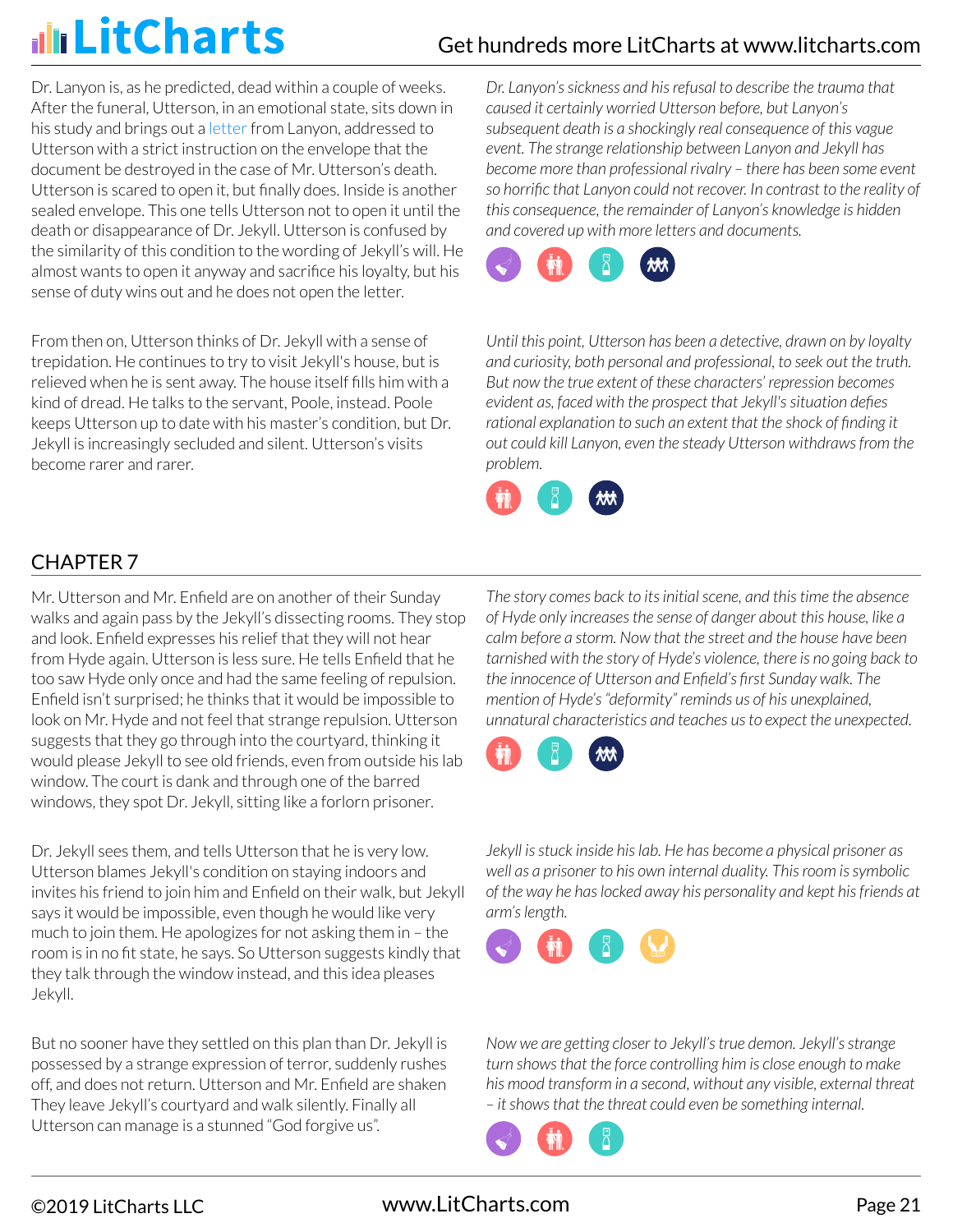# illi LitCharts

### CHAPTER 8

One evening, Utterson receives a surprise visit from Poole. Seeing that the servant looks ill, Utterson asks what the matter is, and Poole confesses that he is worried about Dr. Jekyll. He has secluded himself in his study and his behavior is making Poole very afraid. Utterson asks him to be more specific but Poole continues to be vague, saying that he can't bear the feeling anymore. Utterson notices that Poole's manner is completely changed and that he hardly looks up from the ground.

Utterson kindly pushes Poole for an answer and Poole replies that he believes some kind of "foul play" is to blame. The implications of this phrase make Utterson suddenly concerned. Poole requests that Utterson follow him to see what he means and is relieved when Utterson follows without question.

Utterson follows Poole through the moonlit, windy nighttime air to the square. The moon, the wind and the desertion of the streets fill Utterson with a sense of foreboding. Now outside Jekyll's laboratory, Poole dabs his brow with a handkerchief. Despite the chill, Poole's anxiety has caused him to break into a sweat. As they enter the dissecting room, Poole says a prayer.

They enter the hall, which is lit by a huge fire, and is full of terrified faces – all the servants have gathered and are huddling in fear. As they spot Mr. Utterson, they exclaim in relief to see their old acquaintance. Utterson is shocked to find them all away from their posts, but Poole explains that they are all afraid. The maid starts to cry, causing the servants to look hurriedly at the door of the study behind where their master is hiding. Poole fiercely scolds the maid.

Poole leads Utterson with a candle to the garden, in between the main building and Jekyll's laboratory. He urges Utterson to stay quiet. He also warns him, that should Dr. Jekyll invite him inside, he must refuse. Utterson is filled with anxiety. As they approach Dr. Jekyll's study, Poole steps up the stairs and gives a loud knock on the door, announcing Mr. Utterson. Dr. Jekyll responds briskly that he cannot see anyone.

*The silence and repression of Jekyll's society has extended to all members of his circle and now even Poole is unable to speak about his fears. The pressure of this repression takes its toll on the characters. Poole seems to have internalized the secrets of his master and looks visibly worn out and even ill.*



*Poole is a prime example here of a character repressing his suspicions for fear of the consequences. The phrase "foul play" is a euphemism, covering up all kinds of possibilities with its mild, sporting connotations.*

*It is a famous pattern in Gothic horror that particular elements of the landscape and atmosphere serve to forebode the changing fate of the characters. Here, the blustery night and the familiar haunted street of Jekyll's laboratory enough to prompt fear and suspense.*



*This is a remarkable sight, in such a conventional society, where Utterson has always found the servants in the same positions. Now all of a sudden, the servants have become real people to him, but his denial makes him overlook their fear and concern himself more with their breach of duty in leaving their stations.*



*Poole gives instructions to Utterson but he still doesn't explain what kind of change he has found in his master. He leads Utterson and builds his suspense just like we are being led blindly through the story. Stevenson often uses his characters in this way, to guide the revelation of truths for their fellow characters.*

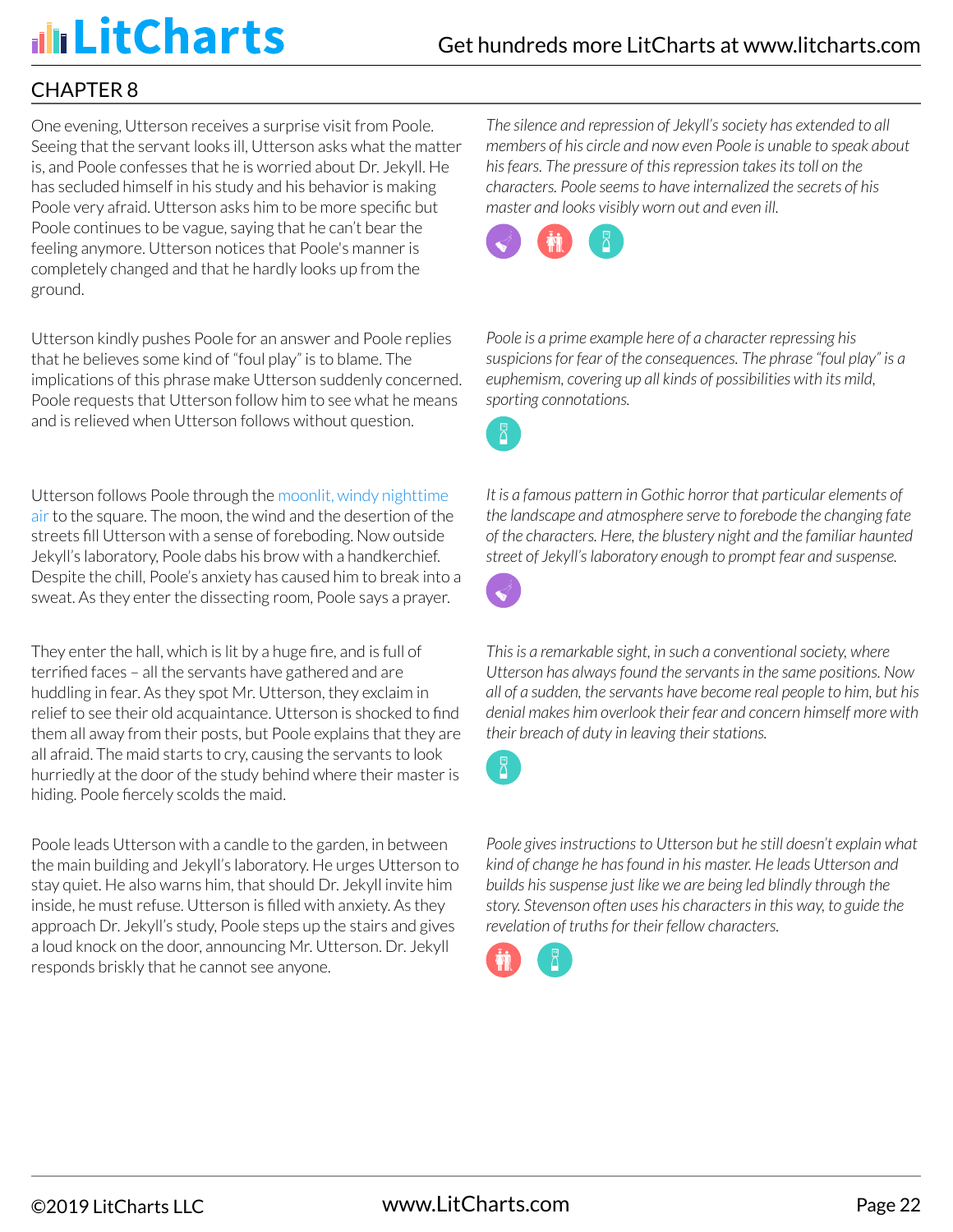# illi LitCharts

## Get hundreds more LitCharts at [www.litcharts.com](https://www.litcharts.com/)

Utterson notices that Jekyll's voice is changed, and Poole comments that it is not merely changed but a different person altogether. He believes that his master was "made away with" eight days ago. Utterson has not dared to think such a thing. He sees no reason why, if such a thing were true, the man who murdered Jekyll would then stay in Jekyll's study. Poole explains that the man has been shut away in the study and has been crying out for medicines, throwing out orders for various concoctions.

Poole has been supplying him with ingredients from the pharmacy but each time, he has been unsatisfied with the results of the drugs. Poole shows Utterson an example of one of these notes, in which the man on behalf of Dr. Jekyll complains to the pharmacist that the substance recently purchased from the pharmacy is impure. Utterson wonders why Poole has opened this letter and Poole explains that it had very much offended the pharmacist and had been thrown back at him.

Utterson sees that the handwriting is identical to Dr. Jekyll's, and Poole says they need not even look at that evidence—he says he has seen the murderer with his own eyes, outside the operating theatre, rummaging around, and that the man then scurried off when he saw Poole approach. Poole doesn't see any other explanation than that Hyde has murdered Jekyll, but Utterson entertains the idea that Jekyll is overcome with a strange disease, which makes him weary of even his most familiar friends and has changed him physically too.

Utterson speaks with hope, but Poole is certain – even in their brief encounter, he saw that this person was of completely different stature from Jekyll. He implores Utterson to believe that he would know his own master if he saw him. Utterson promises to find out, despite the evidence to the contrary. They decide that they will both enter together. Poole chooses an axe for himself and gives Utterson a poker.

Utterson makes clear to Poole that they are about to put themselves in grave danger. Because of this, Utterson wants them to be honest with each other. He knows they are both hiding their suspicions. Poole admits that he did recognize the man he saw—it was Mr. Hyde. He explains that Mr. Hyde is the only person other than Jekyll who enters the laboratory and adds Hyde has always given him an unmistakable, though unexplainable, a cold horrible feeling. Poole knows that this description is not the usual kind of evidence, but that he trusts his senses. Utterson admits that he knows exactly what Poole means, and has been convinced that Jekyll has been murdered by something evil.

*The possibilities of what caused Jekyll's changed voice and changed behavior are many, and Poole grasps for a reasonable explanation. Poole's language is vague, leaving Utterson's imagination to go through all the possibilities of the phrase "made away with".*



*Though the activities of Hyde have been unnaturally grotesque, the presence of medicines, instruments of science and chemicals around the story has given a background of reason and legitimacy. Now that these chemicals are being found "impure", the supernatural side begins to reign.*



*Utterson and Poole attempt to explain Jekyll's change in terms they can understand. They are left with few options though and evidence is scarce. Poole's explanation leads only to murder and Utterson's leads to madness. Poole's explanation however at least touches on the anguish that Jekyll has gone through, whereas Utterson seems to be avoiding this idea fearfully.*



*Poole is another one of the characters who is trying to desperately hang on to reason and rationally explain what is going on. It does not occur to him that the nature of the world could surprise him.*



*Here Utterson breaks the silence and admits the condition that has been affecting his society: denial. He asks Poole to be honest with him and the pair expose their suspicions to each other. The relief that they both feel in the common knowledge that Hyde is the mysterious man that they've been referring to is enough to bond them in a common cause.*

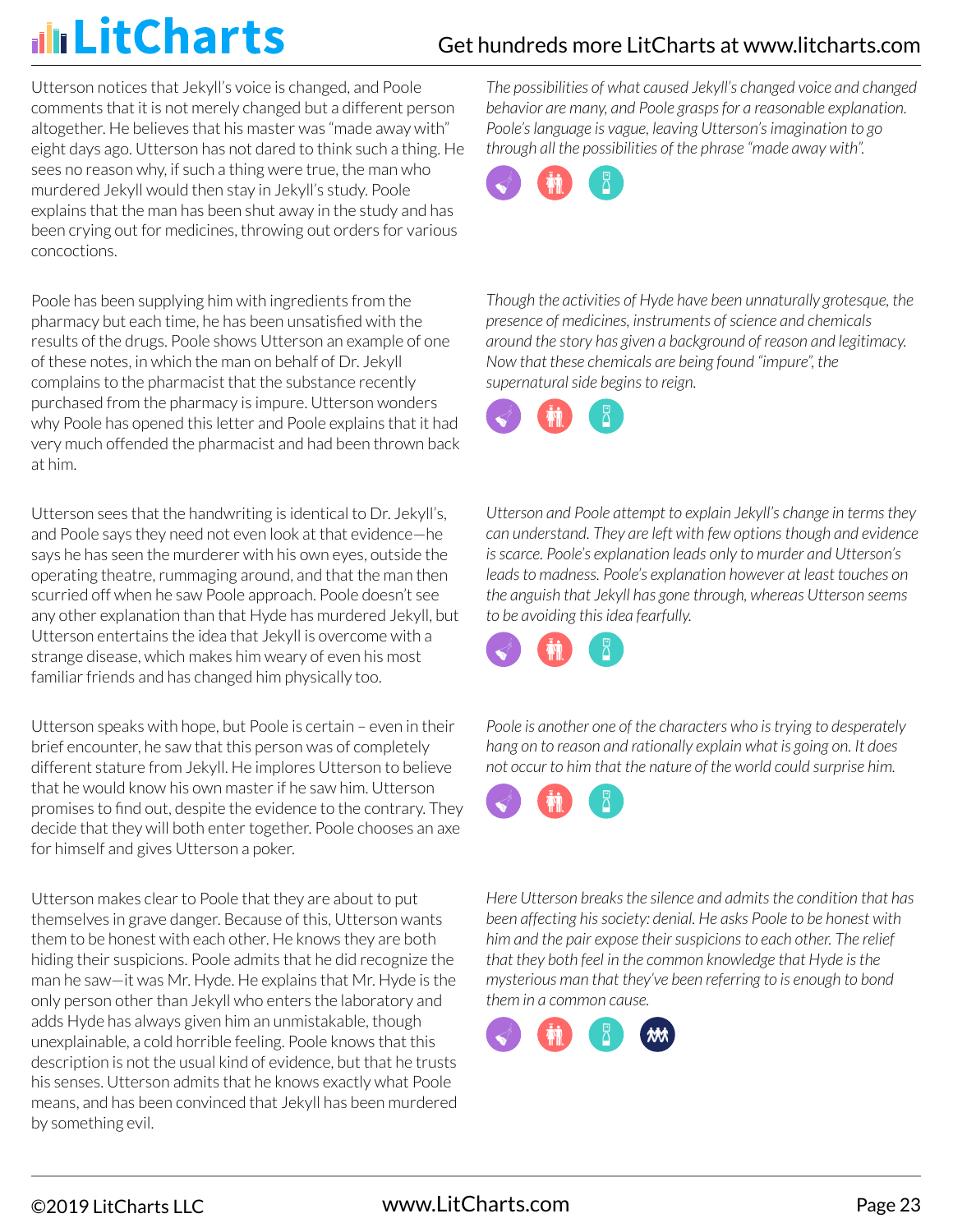### Get hundreds more LitCharts at [www.litcharts.com](https://www.litcharts.com/)

Utterson calls in Bradshaw, a footman of Jekyll's, and asks him to stand on guard outside the lab, while he and Poole attempt an ambush. They wait, listening to the nearby footfalls of their suspect. Poole says that this pacing is constant. It only stops when they have another delivery from the chemist. He asks Utterson if it sounds like Jekyll's footfall. Utterson realizes that it does not. Poole also says that he once heard "the creature" weeping, a sound so tragic that it made him want to cry too.

Utterson now shouts out to Jekyll that he demands to see him, and that he will enter by force if he has to. The changed voice pleads mercy. Utterson hears that the voice is Hyde's and orders Poole to break down the door. Poole strikes with his axe. It takes him five hefty strikes to get through. They are greeted by a strangely peaceful sight, an empty study, neatly arranged, but in the middle of it is the body of a man, still twitching from something. Utterson turns the body over—it is Hyde, but dressed in Jekyll's larger clothes. Utterson realizes that Hyde has killed himself.

They now go looking for Jekyll's body. They search the entire laboratory building, but find nothing. Poole thinks that Jekyll's body must instead be buried somewhere. Utterson entertains the idea that Jekyll may have somehow escaped, but finds the door locked and the key broken on the floor.

As they continue to search for Jekyll, they find leftover substances from unfinished experiments, which Poole recognizes as the same chemical substance that he was made to order from the chemist's. Suddenly, a teakettle boils over and shifts their attention to the fireplace, where a tea set sits and beside it one of Jekyll's religious books, annotated with "startling blasphemies".

They examine Jekyll's desk and find a letter addressed to Utterson. Inside are several documents, including another will, much like the previous one but this time with Utterson's name in place of Hyde's. Utterson is astonished that Hyde has not destroyed this document. He finds another document, with that day's date, written in Jekyll's handwriting. Surely, Utterson thinks, this means that Jekyll is still alive. He now doubts that Hyde committed suicide, and thinks instead that Jekyll must have killed him. Poole asks Utterson why he hesitates in reading the document, and Utterson says he is scared though he doesn't know why.

*Utterson and Poole prepare themselves to face a traditional criminal. The pair delay breaking in, and instead wait and listen to the repetitive sound of Jekyll's footsteps. They torture themselves by waiting and listening in this way, but they prefer suspense to a revelation of something they can't cope with.*



*By following Utterson's perspective in this account and only being privy to the extent of his knowledge, we see how he judges what he sees before he has any evidence for that judgment. He sees the body of Hyde on the floor, convulsing, and he assumes that Hyde has committed suicide. He always follows reason, but there is a suggestion that, in reality, perhaps he focuses on reason in order to avoid facing the stranger clues before him.*



*This is a perfect example of the characters scrambling for a reasonable explanation. But each new reasonable suggestion turns out not to be correct, and reason itself comes to seem insufficient.*



*The set-up of each scene is designed very carefully by Stevenson for maximum symbolic effect. Here, the traditional innocence of a tea set and a fireplace adds to the violent contrast already in play between objects of religion and science that populate Jekyll's room.*



*The truth of the mystery lies behind layers of documents, seals and conditions that pass the responsibility from one man to another. Now Utterson holds these explanations in his hands, at liberty to find out their confession, but he hesitates. His fear is typical of the fear of the society Stevenson describes. The truth is a scary thing and Utterson instinctively shies away from it.*

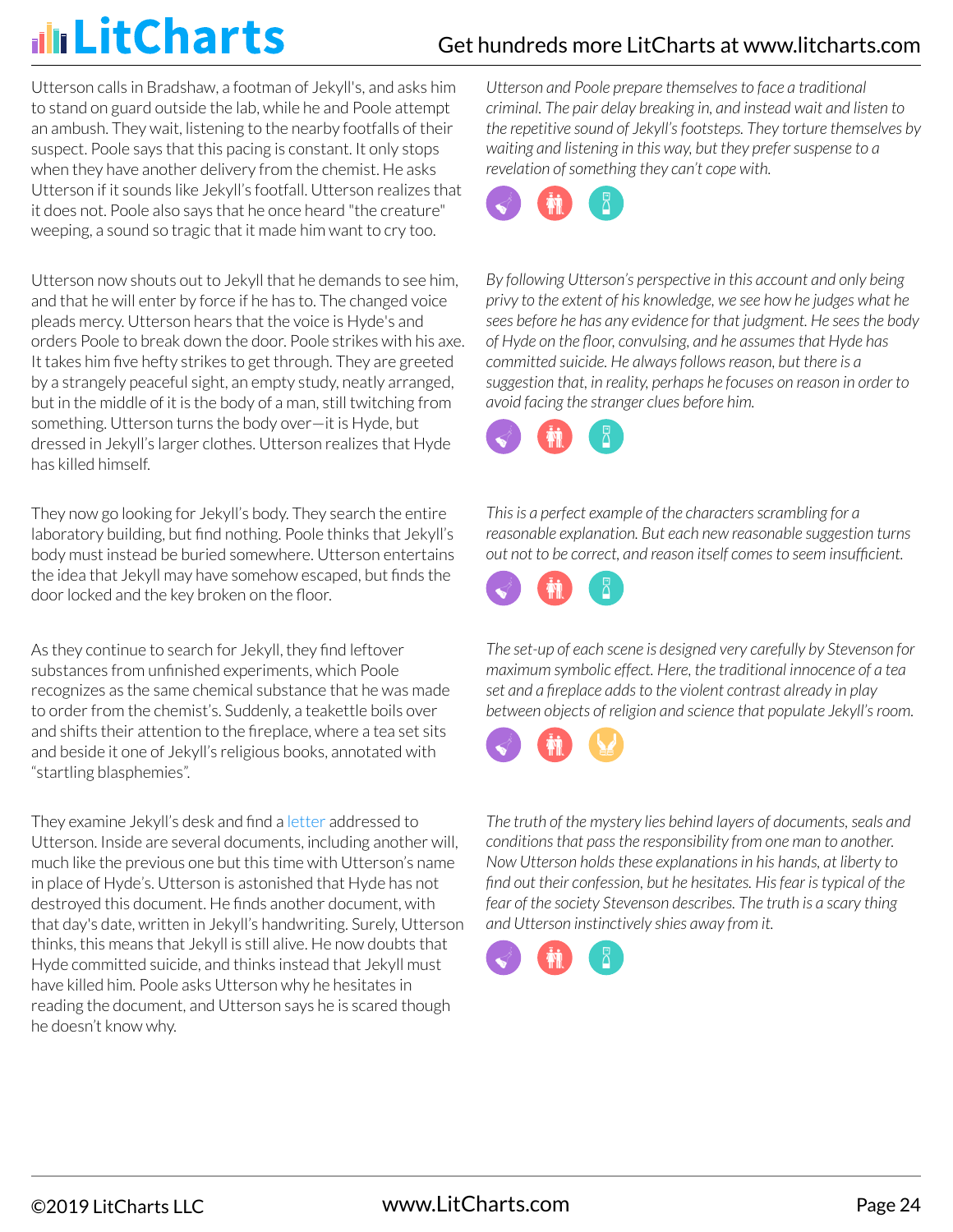# illi LitCharts

## Get hundreds more LitCharts at [www.litcharts.com](https://www.litcharts.com/)

Utterson reads the letter. Jekyll writes that if Utterson is reading these words it means that he, Jekyll, has disappeared somehow. Jekyll writes that now is the time for Utterson to read the letter that Lanyon gave him as well as Jekyll's own confession. Utterson finds the confession among the papers in Jekyll's letter, and instructs Poole not to tell anyone about any of this. He decides to go home to read Lanyon's letter and Jekyll's confession, and promises Poole that he will be back before midnight.

*We have heard several times the threat that a document must only be read in the event of someone's death or disappearance – this unread information has been lurking behind everything and now it is finally being revealed. In this moment of revelation, though, Utterson turns once again to secret-keeping, going to a private place to read the contents of the letters, and in so doing allowing himself to control the information and perhaps protect his friend's reputation.*



### CHAPTER 9

Chapter Nine is the letter Lanyon asked Utterson not to open until both Lanyon and Jekyll have died. Lanyon starts by saying that he received a letter from Dr. Jekyll four days ago and was surprised, because they were not in the habit of corresponding The contents surprised him further. Jekyll's letter began by addressing Lanyon as one of his oldest friends, and states that, despite their scientific differences, he has always had affection for him and can't imagine a situation where he would not sacrifice his life to help him. This brings him to his present situation, where he must ask this kind of sacrifice from Lanyon.

Jekyll goes on to urge Lanyon to postpone all other engagements and to take a carriage directly to his house. Poole has instructions and will be waiting with a locksmith. Jekyll then orders Lanyon to break in to his study and go, alone, into the room and take out a specific drawer, which will have in it some powders, a phial, and a paper book, and take this drawer back to his own home. He should then wait until midnight, at which time he would receive a visit from a man who will present himself as Dr. Jekyll, and he must give him the drawer he has taken from the cabinet. Five minutes later, he will understand everything.

Dr. Jekyll adds that he trusts Dr. Lanyon completely, and he asks him to think of his friend, who is in a terrible state, and know that if he agrees to do this task, he will be unburdening him. Jekyll adds a postscript, saying that he has just had another thought that has caused his heart to drop, that the post office may deliver this letter late. In this case, he tells Lanyon to follow the directions and be prepared to receive the visitor at midnight the following day. Jekyll ends by saying that it might be too late by then, and that if Lanyon does not get a call from this visitor, he has seen the last of Henry Jekyll.

*The letters and documents of Dr. Jekyll have formed a mass of unanswered questions and unspoken confessions throughout the story, and have maintained the mystery of Hyde's identity. Now for the first time, light is shed on those mysteries and we begin to unravel all the layers of mystery behind what we have just read. The letter that Lanyon describes begins with a confession, of Jekyll's affection for Lanyon, but it also includes a kind of deal, of one sacrifice for another, that overshadows the honesty of this confession.*



*Jekyll lays out these instructions with scientific precision, even timing each one, to make sure that the revelation he hints at happens at exactly the right time, but his plea relies on his faith in Lanyon. This piece of paper, delivered to Lanyon, is all that stands between Jekyll and his fate. The fragility of this document and its importance create an anxious contrast.*



*This letter shows the voice of a man on the edge. Lanyon represents Jekyll's last hope. Much like the story itself, this document uses its cryptic covering-up of the truth to entice Lanyon and to leave him with no choice but to follow its directions. Jekyll's refusal to confess continues and the convention of letters and documents that by now makes up a weight of unspoken information serves this end perfectly.*

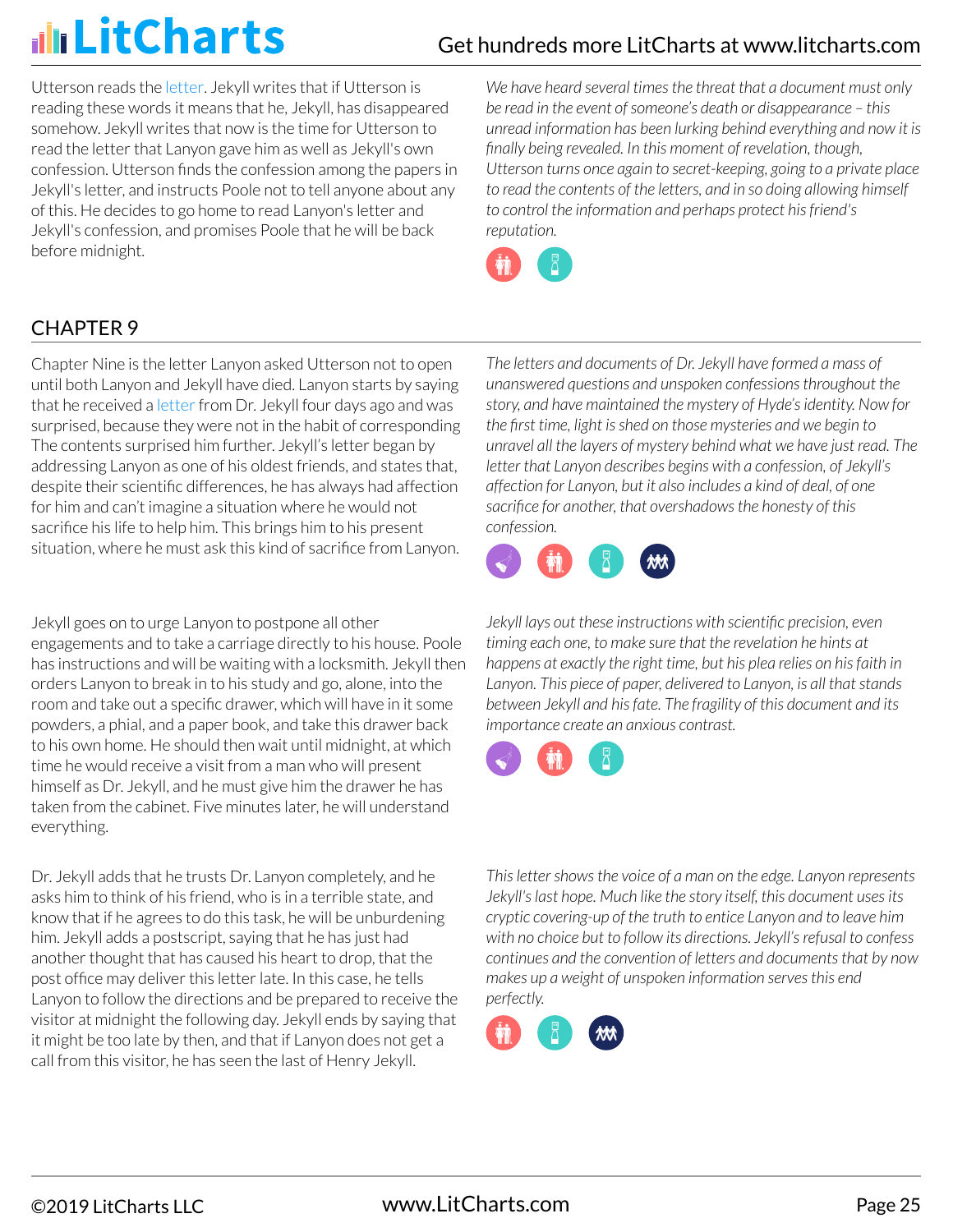## Get hundreds more LitCharts at [www.litcharts.com](https://www.litcharts.com/)

Dr. Lanyon is sure that his old friend has gone mad but is determined to follow his instructions. He goes directly to Jekyll's place, where he finds Poole and they go, with two tradesman, into the old operating theatre to the door of Jekyll's study. After they eventually are able to remove the door, Lanyon takes the drawer as ordered. When he gets back to his home, he examines the drawer. He finds the neat packages of powder, some kind of crystalline salt, and a phial of red liquid made from ingredients he can't determine.

And finally there is a book of dates and annotations. These notes span many years but have become rarer and rarer closer to the present, with only the occasional, one word remark, exclaiming "total failure!!!" and other such negative statements. Reading all this, Lanyon grows increasingly sure that Dr. Jekyll's is a case of insanity and he prepares himself with a loaded gun, just in case.

Lanyon receives a visitor at midnight, and meets him on the porch. The visitor is a small, evil-looking man, who slinks into the house with suspicious glances to the street, and hurries at the sight of a policeman. Now inside, Lanyon has a chance to take a proper look. He remarks that the expression on the man's face is very disturbing, unnaturally twitchy and yet illlooking. Lanyon feels what he recognizes as a kind of personal hatred toward the man. The man is dressed in oversize clothes.

The visitor is very excitable and demands impatiently whether Lanyon has the drawer. Lanyon maintains his patience and shows the man a chair, and the man apologizes for his rough manner. Lanyon feels slight pity for the man's desperation. He points him to the drawer and the man goes so feverishly to it that Lanyon must tell him to calm down. To this, the man returns a "dreadful smile" and reveals the contents of the drawer to himself with a tragic groan.

The visitor asks Lanyon for a graduated glass and Lanyon fetches one for him. Then the man makes a mixture from some of the red liquid and the powder, which soon begins to fume and change color until the visitor seems to be satisfied and turns to Lanyon and makes a speech to him, asking him to seriously consider whether to send him away with this potion or to let him stay and witness the result. He warns Lanyon that he will come into a life-changing kind of knowledge if he agrees, a knowledge that would shock the devil. He reminds Lanyon of the vows he has taken as a medical professional. Lanyon speaks with false calm and tells the man that he has come too far not to see the end of this story.

*The two worlds, of reason and madness, appear before Lanyon and Utterson as the climax of the mystery approaches. All the paraphernalia of the world of science surrounds Lanyon as he explores Jekyll's study, suggesting that the answer to all this strangeness involves something rational like a chemical reaction, but the errand itself is so unexplained and unusual that Lanyon is sure the doctor has lost his mind.*



*Even this document, which provides the closest account we have to Jekyll's inner thoughts, is so sparse that it presents more mystery than it reveals. The single word comments cover up hours and hours of unknown experiments.*



*By now we know that this visitor is Mr. Hyde, and Lanyon's description of his evil, stunted appearance brings all his previous deeds to mind. Yet, this creature is an exaggeration of the figure we first met in Enfield's account – he has become more animal, more convulsive and primal than ever. And note again how Hyde does not just himself seem evil, but inspires a kind of passionate hatred in others.*



*Lanyon responds with both pity and repulsion to this figure. The duality that was once between Jekyll and Hyde, now shows itself in Hyde alone – it is symbolized by this phrase "dreadful smile", the scowl of pleasure and evil at once shows how complex and indefinable the double identity has become.*



*This is the moment of truth for both Hyde and Lanyon. Lanyon's lifelong beliefs in reason and scientific truths are being threatened and Hyde's nerves and frenzied actions suggest that this experiment is about to make or break him too. Hyde's language as he warns Lanyon echoes Lanyon's criticisms of Jekyll being unscientific and "devilish". His mention of the devil forebodes that we are about to cross the boundary between science and the supernatural.*

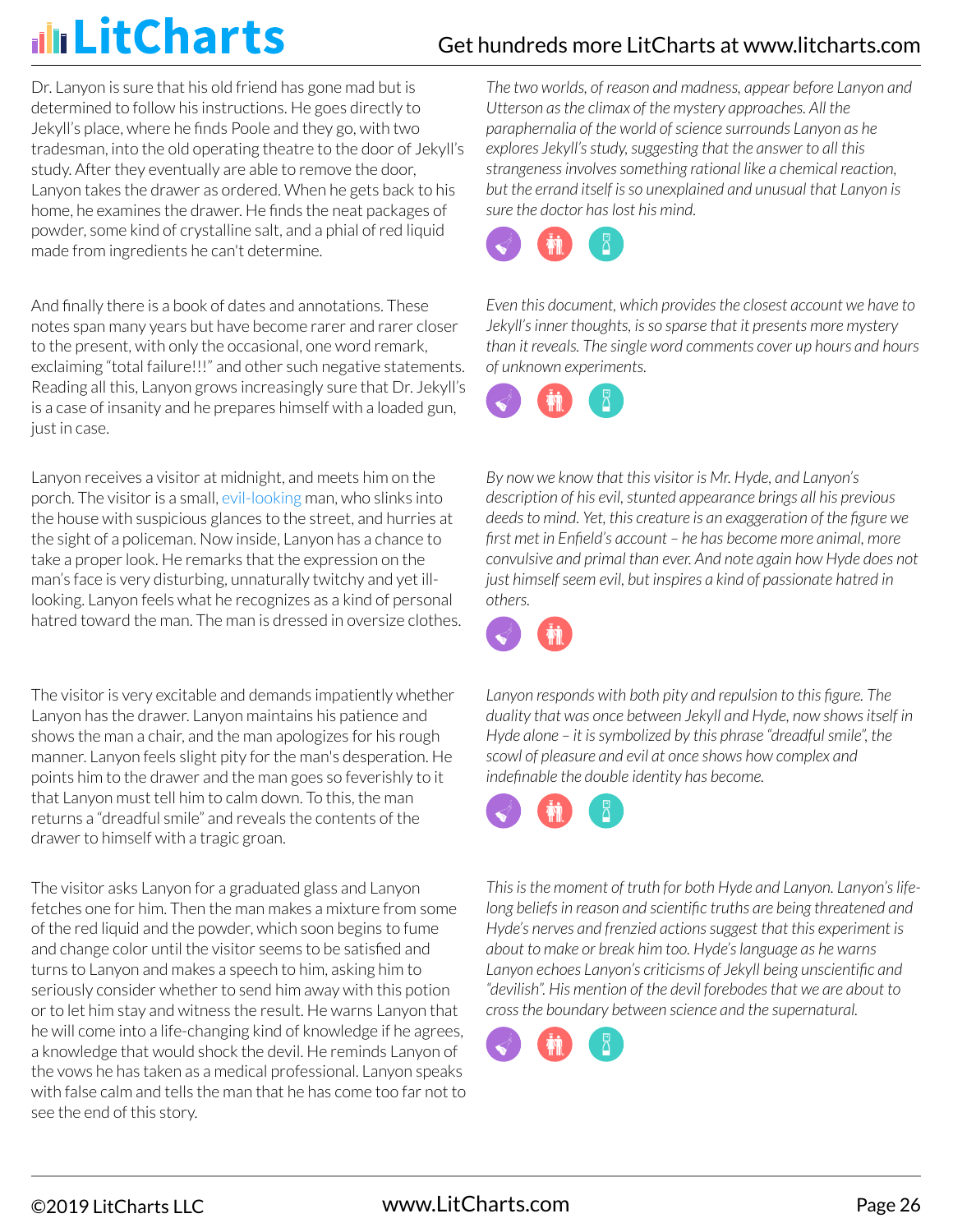The man takes a drink from his concoction and immediately lets out a cry and reels and gasps. What follows is a physical transformation that causes Lanyon to scream with terror. When it is finished, Henry Jekyll stands before him. Lanyon then confesses he cannot write down the awful things Jekyll told him next. He writes that his life has been altered irreversibly; he cannot sleep, and he feels that death is imminent. The last thing he will assure Utterson of is that the man that arrived at his house that night was Mr. Hyde.

*Here is the long awaited explanation for every traumatic turn of events. The characters have been so busy looking for rational, logical answers, trying to use their reason, that they have misjudged Jekyll's interest in mysticism and scientific experimentation. The truth is far more horrific than they suspected, because it is so unpredictable and so contrary to their rational beliefs – this is why Lanyon is so changed by what he sees.*



## CHAPTER 10

This chapter is Jekyll's "confession." He starts by writing that he had a good start in life, and had all the promise of an honorable future. But he describes one fault of his: a pleasure for darker things which doesn't fit with his outward honorable reputation, and which he therefore concealed. When Jekyll became older and could reflect on his life, it astonished him how split his personality had become and he continued with shame to disguise his darker self.

As a scientist, Jekyll began to theorize that all men have an inherent dual nature. He starts to study mysticism, and feels that he is drawing nearer to the truth of the matter. As he becomes more sure of these identities, they seem to be both equally real aspects of him, and he dreams of separating them, each twin being able to reign independently in their opposite moods.

Jekyll writes that he does not wish to go into the scientific details, but he eventually discovered a chemical concoction that will cause him to feel and to see a separation of his two fundamental elements. He is scared to try the potion out once it is finished, because he knew he risked overdosing or destroying one of his two halves. Even so, one night he mixes up the medicine and drinks it. He is immediately struck by painful sensations, both physical and spiritual. But amid these horrible pains, comes something pleasurable—he turns into Mr. Hyde and feels a kind of reckless joy.

*The introduction of the final chapter and Jekyll's confession letter is the first time we are allowed access to the details of Jekyll's secret double life. Stevenson has kept up the suspense when, all along, the truth has been hidden and suppressed in Jekyll's secret diary of documents. You can imagine a very different story told by Jekyll instead of Utterson with this as its beginning.*



*Mysticism is a kind of philosophy that deals more with religion and superstition than it does with the physical matter of the world. Jekyll's character is a mass of contradictions – his scientific career and his split personality cause a gulf between his professional and private lives.*



*Stevenson chooses not to go into the details of the potion or its anatomical effect too greatly. This may well be because he wants us to take a leap of faith and believe the transformation is real. It also accentuates the idea of repression that runs through the whole narrative. Even in what is supposed to be a confession, Jekyll is vague and secretive, leaving the full sensory experience to the imagination.*

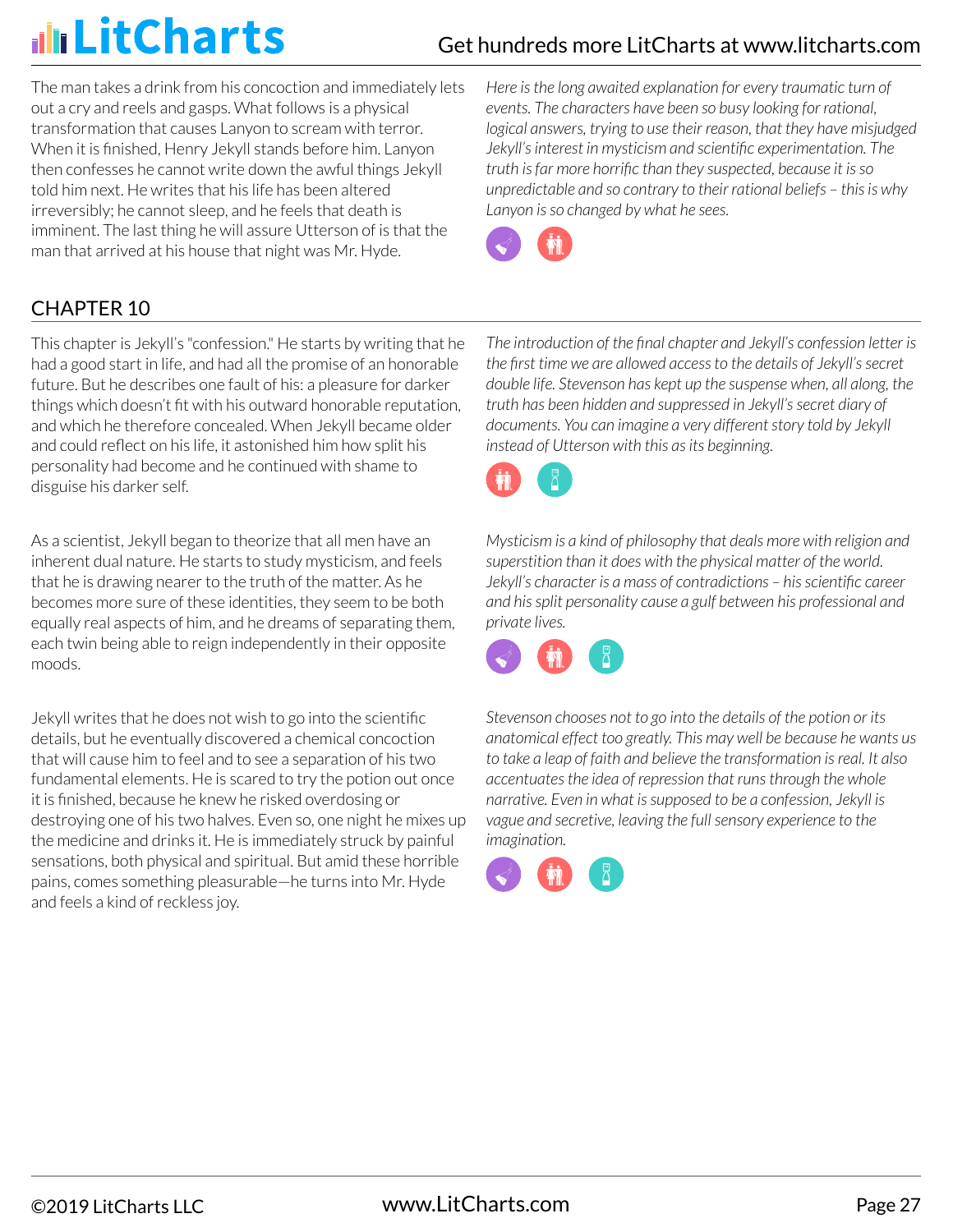Jekyll is determined, even though he has obviously changed shape (he is now much smaller, though he has no mirror to observe it), to go out of the lab and to his bedroom. He marvels at the feeling of being a stranger in his own house. Then, he describes seeing his new form for the first time. He notices that his evil self is less healthy looking, as if he has been worn out and deformed by his evil spirit. But he is not repulsed. He feels as much identity with this image as he does with his more robust original one. He decides that the reason people looked on Hyde with such horror was because everyone is made of good and evil parts and so are unused to seeing such a purely evil being.

But he needs to perform a second experiment to make sure he can turn back to Dr. Jekyll. He rushes back to his cabinet and prepares another potion, drinks it, and becomes his former self. But though he sees himself as the virtuous side again, it is the desire for evil that now reigns over both beings. He becomes more and more obsessed with becoming Hyde, because every evil thought can be swiftly satisfied by drinking the potion. Jekyll prepares a new life around his new identity, buys a house for Hyde in Soho, and begins to profit from having two faces.

He describes himself as the first man who could shed the conscience of evil deeds and enjoy them, maintaining the respectability of Dr. Jekyll whenever he wanted. But these deeds were becoming more monstrous and Dr. Jekyll at times cannot believe what Hyde has done, sometimes even trying to make amends for his evil twin.

But the next year, two months before the murder of Danvers Carew, things began to go wrong. One night he woke up in bed to discover that he has woken up as Mr. Hyde. He is astonished, having gone to bed as Dr. Jekyll. He panics, but realizes that his servants already are used to seeing Hyde around so he won't cause too much alarm by going through the house, turning back into Dr. Jekyll and going to breakfast.

But though he escapes detection, this event threatens Dr. Jekyll. He believes it is a sign of a coming judgment. He starts to feel that the balance between his two selves is shifting toward Hyde, and feels he has to choose between them. He considers the advantages of each and hates to imagine living without Hyde's pleasures or Jekyll's aspirations. But in the end he chooses the better part of himself.

*The theme of secrecy and repression is powerfully at work here. Jekyll longs to come clean and public about his split identity. For him, the transformation into Hyde signifies more than just a miracle of science, it is his chance to be himself, to speak the things that he has always silenced. The act of looking at the mirror at the manifestation of all his suppressed evil desires is a momentous, symbolic act.*



*Jekyll's two identities are not in fact two sides of one coin. Hyde, who has been in the shadow of Jekyll until now, has been released with greater force than he exerted as a repressed, secret alter ego and is now taking over, putting Jekyll in the shadows. He is not just a supernatural, outsider anymore, he is being given a real life, with property and money.*



*Even in his final confession, Jekyll seems to be suppressing the truth about his relationship to Hyde. He describes the freedom of being able to exercise his evil desires but the way he hints at his conscience suggest that they are not separate at all.*



*Up until now the shift in balance between evil and good has been an internal struggle for Jekyll, but now he physically can't control the transformation. Science has gone from holding a lot of power to now seeming small compared to the unexplainable laws that govern Hyde.*



*Initially, Jekyll's split personality was a gift, then it became a curse. Now Jekyll is forced to choose between the two, he is given back a kind of moral authority. The mention of "judgment" conjures a world beyond both superstition and science to an idea of God.*

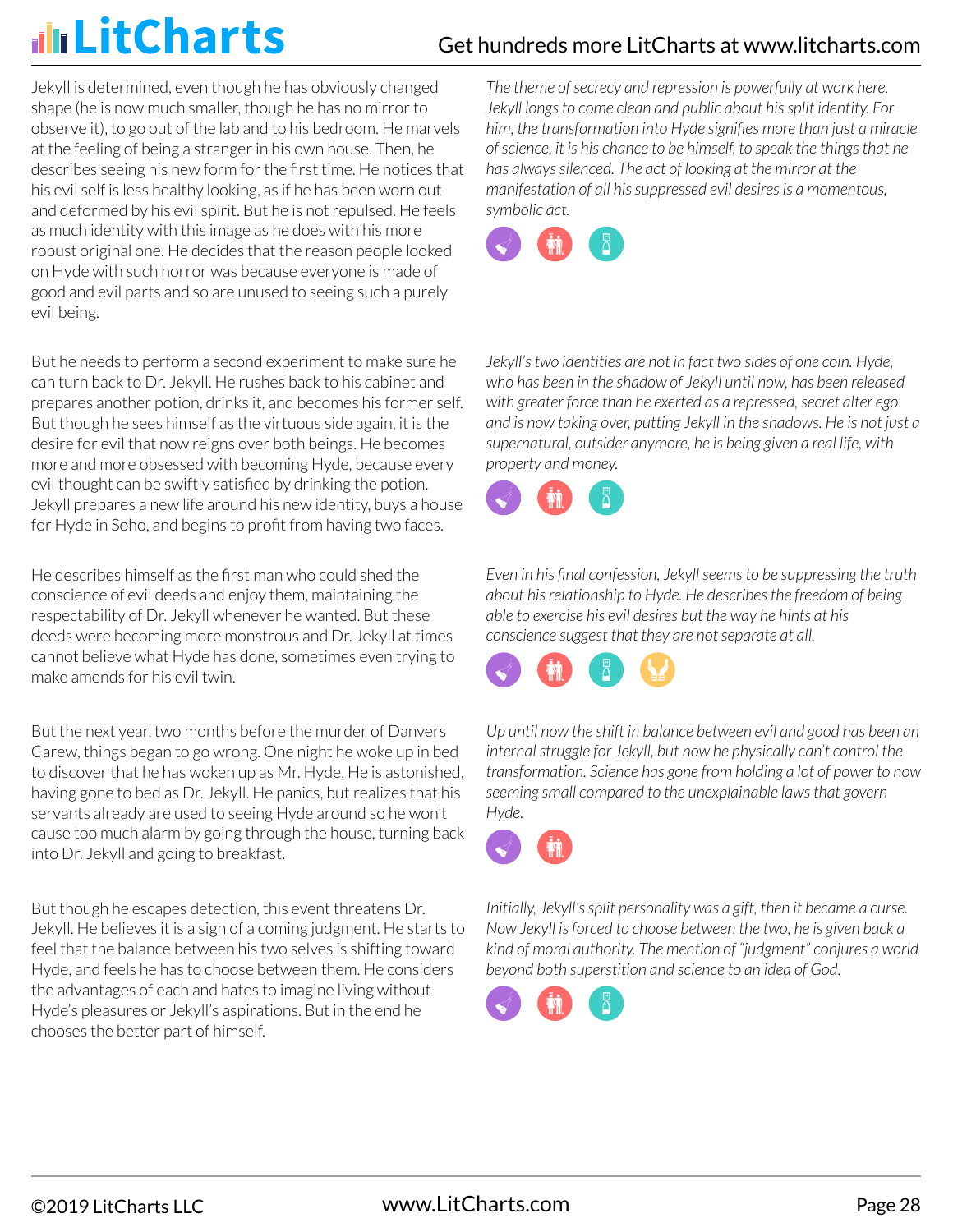The trouble was how to maintain it. For two months, he enjoyed the life of Dr. Jekyll again, being sociable and leaving Hyde's Soho house empty. But one night, he feels the evil desires of Hyde bubbling up within him and he gives in. This is the night of Danvers Carew's murder. After such a long period of dormancy, Hyde was more furious and violent than ever. In an ecstasy of rage, he describes mauling the body and then going back to Hyde's house and feeling Jekyll, like a pursuing authority, find him again. His life flashes before his eyes and he feels an outpouring of remorse at how Hyde's deeds taint the other memories. He knew then that it was impossible for him to keep becoming Hyde.

The next day, the public anger at the murder of Carew becomes clear and Jekyll resolves himself to make amends by doing as much good as he can. He succeeds for a while, but again Hyde's desires begin to trouble him. This time the balance, he says, is finally overthrown. He cannot resist Hyde anymore. He is sitting in a park, surrounded by sweetness, and considering his sympathy with his fellow man. But just as this thought occurs to him, he feels a shudder, feels suddenly bold. He looks down and sees the hand of Edward Hyde on his knee. He has transformed into Hyde.

Hyde is quick-thinking, and, given that he is wanted for Danvers Carew's murder, he quickly decides to drive to an inn and, keeping as much undercover as possible, write to Dr. Lanyon (the letter from Jekyll that is mentioned in Lanyon's letter of Chapter 9). After the letter has been sent, Hyde sits nervously, holding in his rage, until midnight, when he travels to Lanyon's.

Lanyon's fear and condemnation affects Jekyll (who has transformed back from Hyde into Jekyll before Lanyon's eyes, just as described in Lanyon's letter in Chapter 9), and Jekyll now starts to fear Hyde. He goes home and sleeps a deep sleep. When he awakens in his familiar territory, he feels in control and hopeful again.

But again, as he is walking to breakfast, Jekyll is taken over by Hyde. He rushes to the upper room of his laboratory and makes the potion but the transformation into Jekyll is once again only temporary, as is every subsequent dose. This is how he comes to be a prisoner in this room and is writing the letter in this state, between images of awful deeds as Hyde and remorse as Jekyll. Now Jekyll's hatred for Hyde matches Hyde's hatred for everything. Jekyll has come to view his evil twin as something unnatural. He marvels at how Hyde has taken over his life.

*The problem that has occurred with Jekyll's duplicity is that his two selves, though separate enough to lead their own lives, share the same memory. Now in his confession letter, Jekyll recalls all the events of Hyde's life and the events of Jekyll's and can narrate the sensations of mauling Sir Carew. The problem that once was one of natural and supernatural takes on a moral tone. Authority becomes separated from morality when Jekyll feels all the guilt for Hyde's deeds.*



*The good and evil sides of Jekyll, which he described as two discrete, equal sides in his theory, are unbalanced. We suspect that the scientific discovery that Jekyll believes he has made is more confined to his own mind than a universal phenomenon. At times it is as if good, innocent thoughts set off his transformation into Hyde and that it is Jekyll's own mind that gives way to his darker self.*



*The description of Hyde's journey and his time at the inn trying to keep himself busy and out of sight accentuate how badly contained his rage and animal qualities are. It is as if he is about to burst with all the negative energy he is carrying.*



*The movement of this chapter creates a false sense of security when Jekyll finally arrives back home and can sleep in his own bed – it is as if he has been running from his alter ego, but we know that he will have to find a different kind of escape.*



*Once, Jekyll looked with pleasure on his twin, identifying with both Hyde and Jekyll equally. Now the duality has turned to rivalry and the difference between good and evil has been blurred. Hyde is not the only creature with hatred in his heart. Jekyll has a fair share of hatred too and even his mind is alternating with Hyde's thoughts and his own until they are hardly distinguishable.*

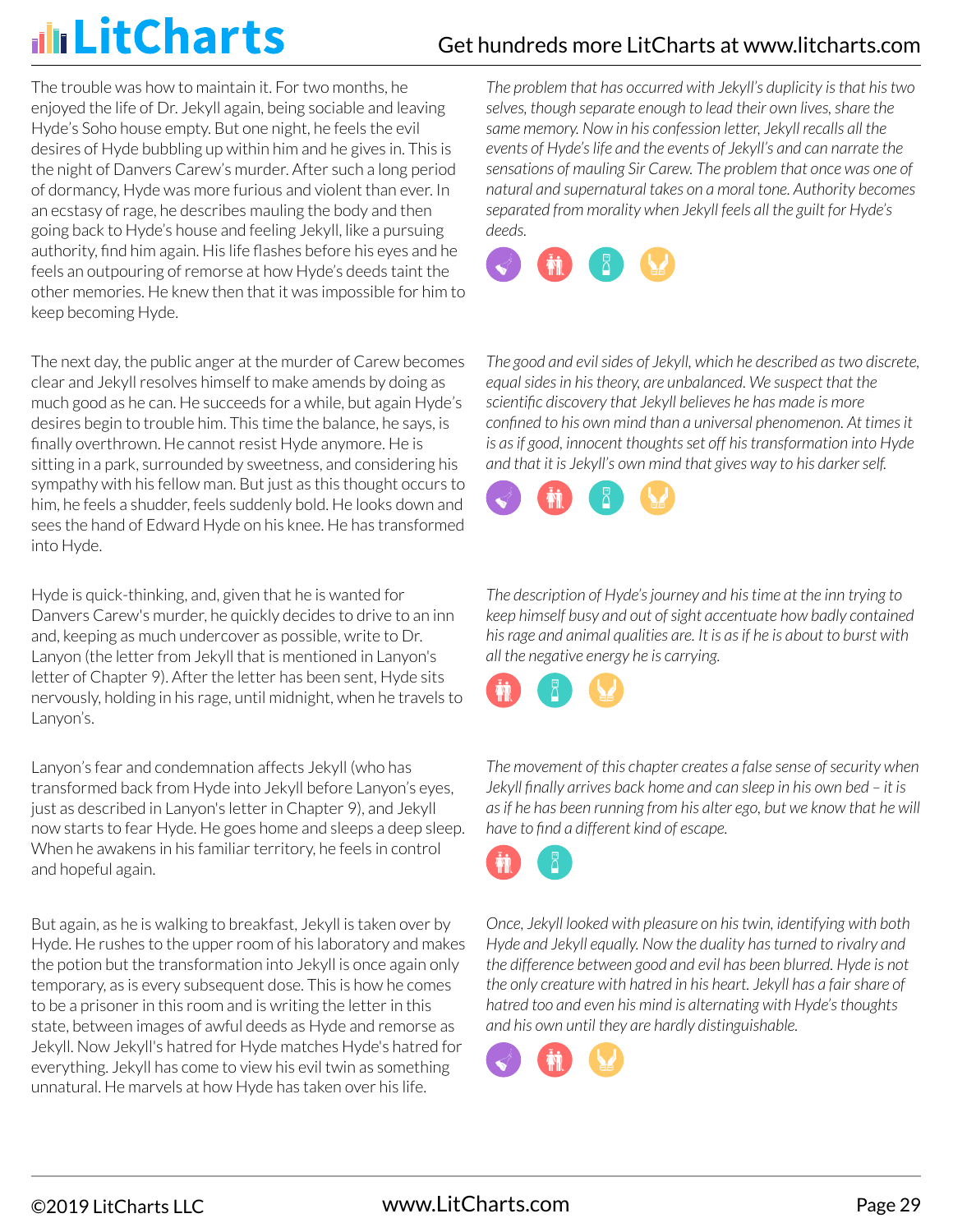Jekyll and Hyde's relationship becomes more complicated. Hyde's "terror of the gallows" drives him to seek refuge in his dual identity with Jekyll, but Hyde also resents Jekyll and plays tricks on him, using his own handwriting to graffiti his books for example. Jekyll too is full of hatred yet can't help but pity his other half.

Jekyll writes that this awful, but now familiar pattern, could have gone on for years but he found himself running out of necessary chemicals. He sent Poole out for more but nothing worked. Now, he is using up the last of the powders as he writes and reflects that this will be the last time he will know himself as Henry Jekyll. He must stop writing before the inevitable change occurs. He doesn't know what Hyde will do, kill himself or continue to pace about the room, but he sees this moment as his own death; he is now a separate being. On this note, he signs off and ends the record of his life.

*Jekyll's identity has become so far beyond his own control that he's being bullied by his own other half. This description, of a dependent yet destructive relationship, is a world away from the beginning of Jekyll's narrative that describes his belief that this duality is natural and normal.*



*Both science and mysticism have failed now. As the last of this faulty batch of chemicals runs out, the real, human consequence of Jekyll's experiment sinks in. Though he has succeeded in bending the natural laws that people like Lanyon took for granted, he has also engineered his own death. He has changed the nature of death as he changed the nature of life – in a way his death is not even his own – he is leaving a living corpse behind.*